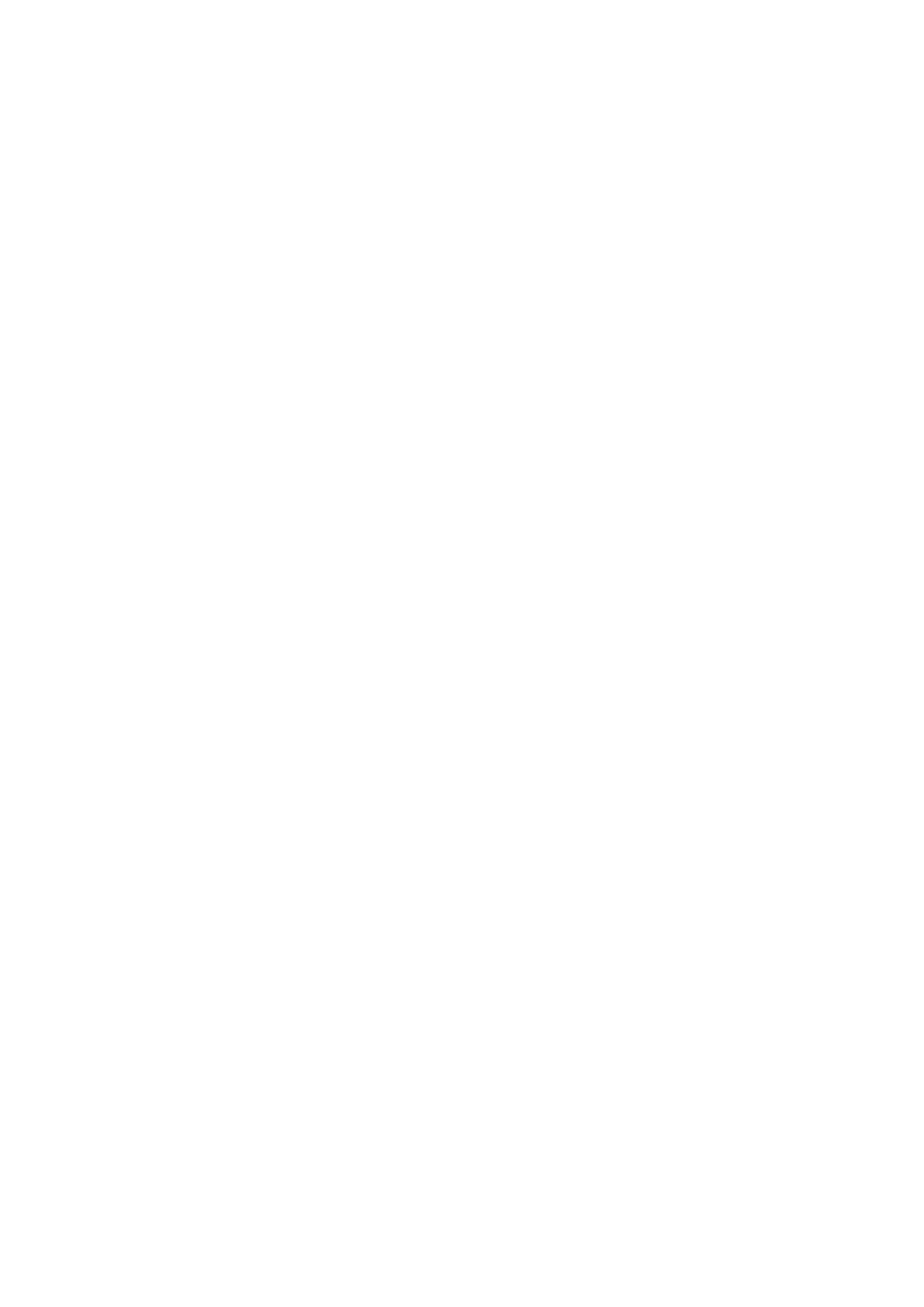

# **NeXtal JCSG+ Suite**

| Version 2.0                                                       | Revision Date 04/02/2020                                                                                                                                                                                                                                                                                                                                                                  | Print Date 04/02/2020 |
|-------------------------------------------------------------------|-------------------------------------------------------------------------------------------------------------------------------------------------------------------------------------------------------------------------------------------------------------------------------------------------------------------------------------------------------------------------------------------|-----------------------|
|                                                                   | Keep respiratory tract clear.                                                                                                                                                                                                                                                                                                                                                             |                       |
| In case of skin contact                                           | : Wash off immediately with soap and plenty of water while<br>removing all contaminated clothes and shoes.<br>If symptoms persist, call a physician.                                                                                                                                                                                                                                      |                       |
| In case of eye contact                                            | : Small amounts splashed into eyes can cause irreversible<br>tissue damage and blindness.<br>In the case of contact with eyes, rinse immediately with plenty<br>of water and seek medical advice.<br>Remove contact lenses.<br>Protect unharmed eye.                                                                                                                                      |                       |
| If swallowed                                                      | : If accidentally swallowed obtain immediate medical attention.<br>Rinse mouth with water.<br>Never give anything by mouth to an unconscious person.                                                                                                                                                                                                                                      |                       |
| Most important symptoms<br>and effects, both acute and<br>delayed | : Harmful if swallowed.<br>Causes skin irritation.<br>May cause an allergic skin reaction.<br>Causes serious eye damage.<br>May cause allergy or asthma symptoms or breathing<br>difficulties if inhaled.<br>May cause respiratory irritation.<br>May cause cancer.<br>May damage fertility or the unborn child.<br>May cause damage to organs through prolonged or repeated<br>exposure. |                       |
| Notes to physician                                                | : No information available.                                                                                                                                                                                                                                                                                                                                                               |                       |

#### **SECTION 5. FIRE-FIGHTING MEASURES**

| Suitable extinguishing media             | : Use water spray, alcohol-resistant foam, dry chemical or<br>carbon dioxide.                                                                                                                                                                                            |
|------------------------------------------|--------------------------------------------------------------------------------------------------------------------------------------------------------------------------------------------------------------------------------------------------------------------------|
| Specific hazards during fire<br>fighting | : Do not allow run-off from fire fighting to enter drains or water<br>courses.<br>Exposure to decomposition products may be a hazard to<br>health.                                                                                                                       |
| Hazardous combustion<br>products         | $\therefore$ Carbon oxides<br>Carbon monoxide, carbon dioxide and unburned<br>hydrocarbons (smoke).<br>Nitrogen oxides (NOx)<br>Sulfur oxides<br>Magnesium oxides<br>potassium oxide<br>Chlorine compounds<br>Hydrogen chloride gas<br>Metal oxides<br>Arsenic compounds |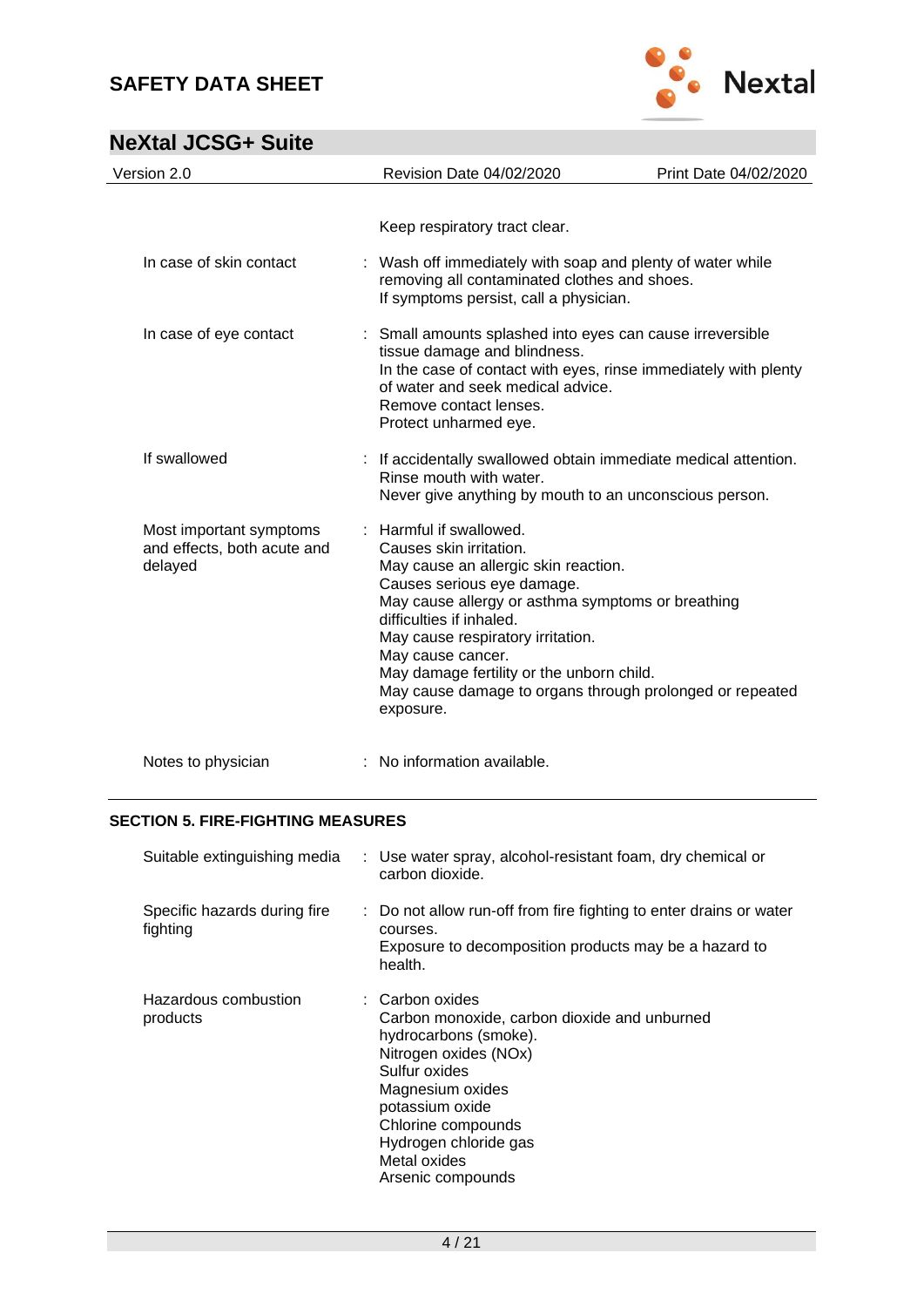

## **NeXtal JCSG+ Suite**

| Version 2.0                                       | Revision Date 04/02/2020                                                                                            | Print Date 04/02/2020 |
|---------------------------------------------------|---------------------------------------------------------------------------------------------------------------------|-----------------------|
| Specific extinguishing<br>methods                 | : In the event of fire and/or explosion do not breathe fumes.<br>Use a water spray to cool fully closed containers. |                       |
| Special protective equipment<br>for fire-fighters | : Wear self-contained breathing apparatus for firefighting if<br>necessary.                                         |                       |

#### **SECTION 6. ACCIDENTAL RELEASE MEASURES**

| Personal precautions,<br>protective equipment and<br>emergency procedures | : Use personal protective equipment.<br>Ensure adequate ventilation.<br>Remove all sources of ignition.<br>Evacuate personnel to safe areas.<br>Avoid breathing dust/fumes/gas/mist/vapors/spray.<br>Beware of vapors accumulating to form explosive<br>concentrations. Vapors can accumulate in low areas. |
|---------------------------------------------------------------------------|-------------------------------------------------------------------------------------------------------------------------------------------------------------------------------------------------------------------------------------------------------------------------------------------------------------|
| Environmental precautions                                                 | : Prevent product from entering drains.<br>Prevent further leakage or spillage if safe to do so.                                                                                                                                                                                                            |
| Methods and materials for<br>containment and cleaning up                  | : Contain spillage, and then collect with non-combustible<br>absorbent material, (e.g. sand, earth, diatomaceous earth,<br>vermiculite) and place in container for disposal according to<br>local / national regulations (see section 13).<br>sodium hypochlorite                                           |

#### **SECTION 7. HANDLING AND STORAGE**

| Advice on protection against<br>fire and explosion | : Take necessary action to avoid static electricity discharge<br>(which might cause ignition of organic vapors). Use only<br>explosion-proof equipment. Keep away from open flames, hot<br>surfaces and sources of ignition.                                                                                                                                                                                                                                                                                                                                                                                                                                                                                |
|----------------------------------------------------|-------------------------------------------------------------------------------------------------------------------------------------------------------------------------------------------------------------------------------------------------------------------------------------------------------------------------------------------------------------------------------------------------------------------------------------------------------------------------------------------------------------------------------------------------------------------------------------------------------------------------------------------------------------------------------------------------------------|
| Advice on safe handling                            | : Avoid formation of aerosol.<br>Do not breathe vapors/dust.<br>Avoid exposure - obtain special instructions before use.<br>Avoid contact with skin and eyes.<br>For personal protection see section 8.<br>Smoking, eating and drinking should be prohibited in the<br>application area.<br>Provide sufficient air exchange and/or exhaust in work rooms.<br>Open drum carefully as content may be under pressure.<br>Dispose of rinse water in accordance with local and national<br>regulations.<br>Persons susceptible to skin sensitization problems or asthma,<br>allergies, chronic or recurrent respiratory disease should not<br>be employed in any process in which this mixture is being<br>used. |
| Conditions for safe storage                        | : Keep container tightly closed in a dry and well-ventilated<br>place.                                                                                                                                                                                                                                                                                                                                                                                                                                                                                                                                                                                                                                      |
| Materials to avoid                                 | : Do not store together with oxidizing and self-igniting products.                                                                                                                                                                                                                                                                                                                                                                                                                                                                                                                                                                                                                                          |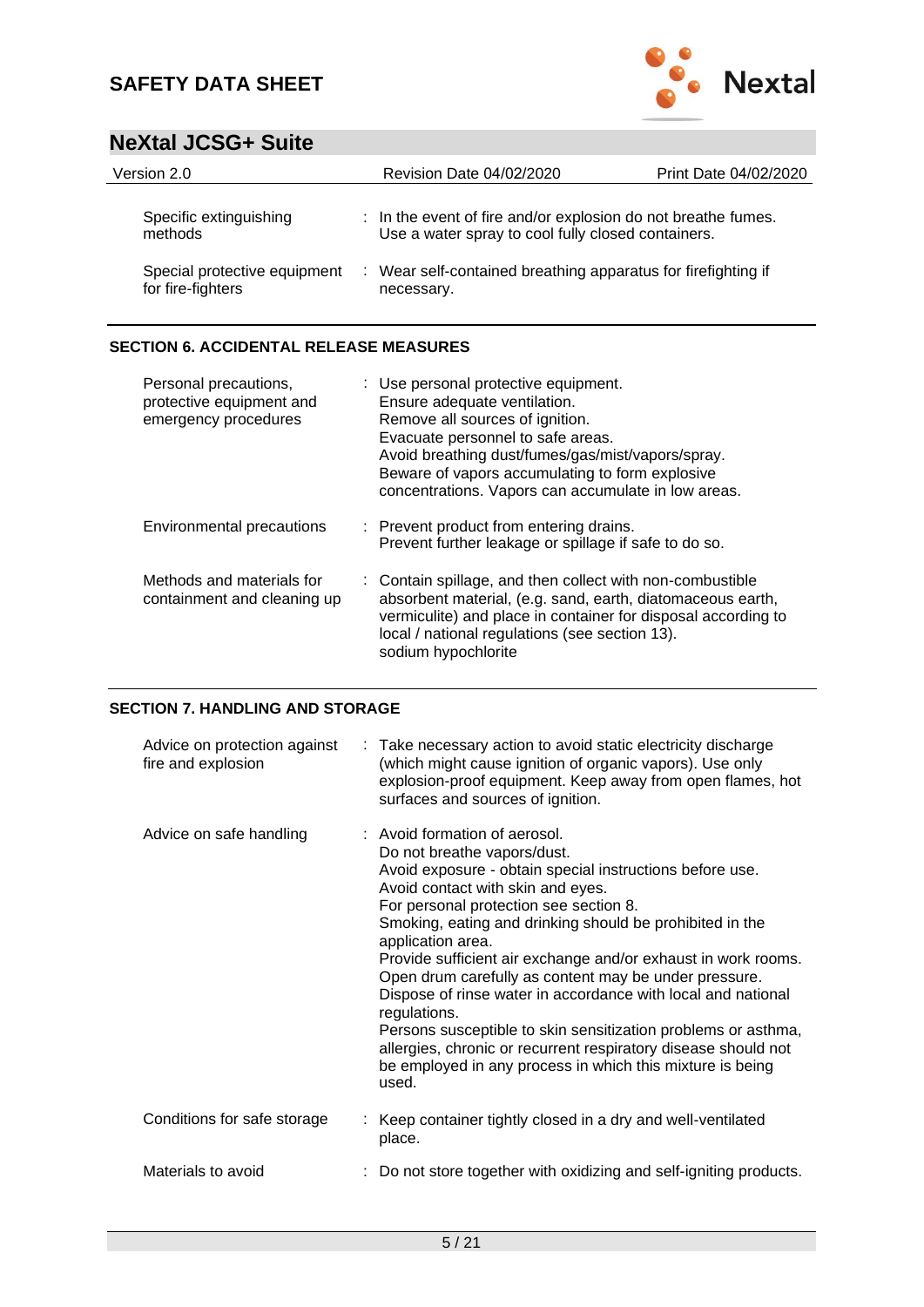



Version 2.0 Revision Date 04/02/2020 Print Date 04/02/2020

#### **SECTION 8. EXPOSURE CONTROLS/PERSONAL PROTECTION**

#### **Ingredients with workplace control parameters**

| Ingredients              | CAS-No.        | Value type<br>(Form of<br>exposure)    | Control<br>parameters /<br>Permissible<br>concentration | <b>Basis</b>     |
|--------------------------|----------------|----------------------------------------|---------------------------------------------------------|------------------|
| 2-methylpentane-2,4-diol | $107 - 41 - 5$ | $\overline{C}$                         | 25 ppm                                                  | <b>ACGIH</b>     |
|                          |                | $\overline{C}$                         | 25 ppm<br>125 mg/m3                                     | <b>NIOSH REL</b> |
|                          |                | $\overline{C}$                         | 25 ppm<br>125 mg/m3                                     | OSHA P0          |
| ethane-1,2-diol          | $107 - 21 - 1$ | $\overline{\text{c}}$                  | 50 ppm<br>125 mg/m3                                     | OSHA P0          |
|                          |                | $\overline{\mathsf{C}}$                | 100 mg/m3                                               | <b>ACGIH</b>     |
|                          |                | C (Aerosol<br>only)                    | 100 mg/m3                                               | <b>ACGIH</b>     |
| <b>PEG</b>               | 25322-68-3     | <b>TWA</b>                             | $10$ mg/m $3$                                           | <b>US WEEL</b>   |
|                          |                | <b>TWA</b><br>(aerosol)                | 10 mg/m3                                                | <b>US WEEL</b>   |
| glycerol                 | $56 - 81 - 5$  | TWA (mist,<br>respirable<br>fraction)  | $5$ mg/m $3$                                            | OSHA Z-1         |
|                          |                | TWA (mist,<br>total dust)              | 15 mg/m3                                                | OSHA Z-1         |
|                          |                | <b>TWA (Total)</b>                     | $10$ mg/m $3$                                           | <b>OSHA P0</b>   |
|                          |                | <b>TWA</b><br>(Respirable<br>fraction) | $5$ mg/m $3$                                            | OSHA P0          |
|                          |                | <b>TWA</b>                             | $10$ mg/m $3$                                           | <b>ACGIH</b>     |
|                          |                | TWA (Mist -<br>total dust)             | 10 mg/m3                                                | OSHA P0          |
|                          |                | TWA (Mist -<br>respirable<br>fraction) | $5$ mg/m $3$                                            | OSHA P0          |
| ethanol                  | 64-17-5        | <b>TWA</b>                             | 1,000 ppm<br>1,900 mg/m3                                | <b>NIOSH REL</b> |
|                          |                | <b>TWA</b>                             | 1,000 ppm<br>1,900 mg/m3                                | OSHA Z-1         |
|                          |                | <b>TWA</b>                             | 1,000 ppm<br>1,900 mg/m3                                | OSHA P0          |
|                          |                | <b>STEL</b>                            | 1,000 ppm                                               | <b>ACGIH</b>     |
| 2-propanol               | $67 - 63 - 0$  | <b>TWA</b>                             | $200$ ppm                                               | <b>ACGIH</b>     |
|                          |                | <b>STEL</b>                            | 400 ppm                                                 | <b>ACGIH</b>     |
|                          |                | <b>TWA</b>                             | 400 ppm<br>980 mg/m3                                    | <b>NIOSH REL</b> |
|                          |                | <b>ST</b>                              | 500 ppm<br>1,225 mg/m3                                  | <b>NIOSH REL</b> |
|                          |                | <b>TWA</b>                             | 400 ppm<br>980 mg/m3                                    | OSHA Z-1         |
|                          |                | <b>TWA</b>                             | 400 ppm<br>980 mg/m3                                    | OSHA P0          |
|                          |                | <b>STEL</b>                            | $500$ ppm                                               | <b>OSHA P0</b>   |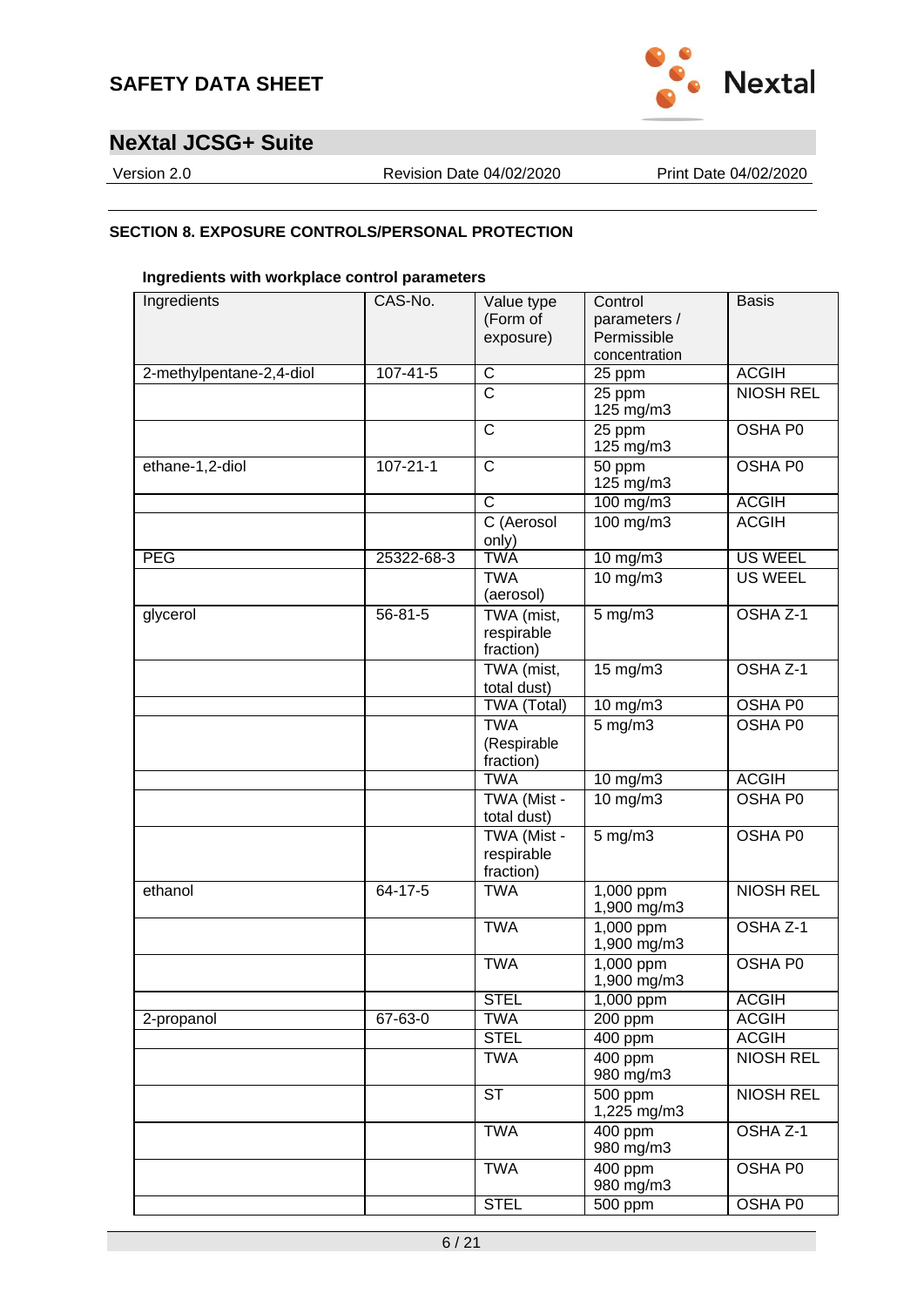

| Version 2.0 |  |
|-------------|--|

Revision Date 04/02/2020 Print Date 04/02/2020

| 1,4-dioxane        | $123 - 91 - 1$ | <b>TWA</b>                             | 1,225 mg/m3<br>20 ppm                 | <b>ACGIH</b>        |
|--------------------|----------------|----------------------------------------|---------------------------------------|---------------------|
|                    |                | $\overline{C}$                         | 1 ppm<br>$3.\overline{6}$ mg/m $3$    | <b>NIOSH REL</b>    |
|                    |                | <b>TWA</b>                             | 100 ppm<br>360 mg/m3                  | OSHA <sub>Z-1</sub> |
|                    |                | <b>TWA</b>                             | 25 ppm<br>90 mg/m3                    | <b>OSHA P0</b>      |
| ammonium chloride  | 12125-02-9     | <b>TWA</b>                             | $10 \text{ mg/m}$                     | <b>ACGIH</b>        |
|                    |                | <b>STEL</b>                            | $20$ mg/m $3$                         | <b>ACGIH</b>        |
|                    |                | <b>TWA</b><br>(Fumes)                  | $10$ mg/m $3$                         | <b>NIOSH REL</b>    |
|                    |                | ST (Fumes)                             | $20 \text{ mg/m}$                     | <b>NIOSH REL</b>    |
|                    |                | <b>TWA</b>                             | $10$ mg/m $3$                         | <b>OSHA P0</b>      |
|                    |                | <b>STEL</b>                            | $20 \text{ mg/m}$                     | <b>OSHA PO</b>      |
|                    |                | <b>TWA</b><br>(Fumes)                  | 10 mg/m3                              | <b>ACGIH</b>        |
|                    |                | <b>STEL</b><br>(Fumes)                 | $20$ mg/m $3$                         | <b>ACGIH</b>        |
|                    |                | <b>TWA</b><br>(Fumes)                  | $10$ mg/m $3$                         | <b>NIOSH REL</b>    |
|                    |                | ST (Fumes)                             | $20$ mg/m $3$                         | <b>NIOSH REL</b>    |
| cobalt(II)chloride | 7791-13-1      | <b>TWA</b>                             | $0.02$ mg/m3<br>(Cobalt)              | <b>ACGIH</b>        |
|                    |                | <b>TWA</b>                             | $0.02$ mg/m3<br>(Cobalt)              | <b>ACGIH</b>        |
| nickel chloride    | 7791-20-0      | <b>TWA</b>                             | 1 $mg/m3$<br>(Nickel)                 | OSHA Z-1            |
|                    |                | <b>TWA</b><br>(Inhalable<br>fraction)  | $0.1$ mg/m $3$<br>(Nickel)            | <b>ACGIH</b>        |
|                    |                | <b>TWA</b>                             | $0.1$ mg/m $3$<br>(Nickel)            | <b>OSHA P0</b>      |
|                    |                | <b>TWA</b>                             | $0.015$ mg/m3<br>(Nickel)             | <b>NIOSH REL</b>    |
|                    |                | <b>TWA</b>                             | $1 \text{ mg/m}$<br>(Nickel)          | OSHA <sub>Z-1</sub> |
|                    |                | <b>TWA</b><br>(Inhalable<br>fraction)  | $0.1$ mg/m $3$<br>(Nickel)            | <b>ACGIH</b>        |
|                    |                | <b>TWA</b>                             | $0.1$ mg/m $3$<br>(Nickel)            | <b>OSHA P0</b>      |
|                    |                | <b>TWA</b>                             | $0.015$ mg/m3<br>(Nickel)             | <b>NIOSH REL</b>    |
| cadmium chloride   | 10108-64-2     | <b>TWA</b>                             | $0.01$ mg/m $3$<br>(cadmium)          | <b>ACGIH</b>        |
|                    |                | <b>TWA</b><br>(Respirable<br>fraction) | $\overline{0.002}$ mg/m3<br>(cadmium) | <b>ACGIH</b>        |
|                    |                | PEL                                    | 0.005 mg/m3                           | <b>OSHA CARC</b>    |
|                    |                | <b>TWA</b>                             | $0.01$ mg/m $3$<br>(cadmium)          | <b>ACGIH</b>        |
|                    |                | <b>TWA</b><br>(Respirable<br>fraction) | $0.002$ mg/m3<br>(cadmium)            | <b>ACGIH</b>        |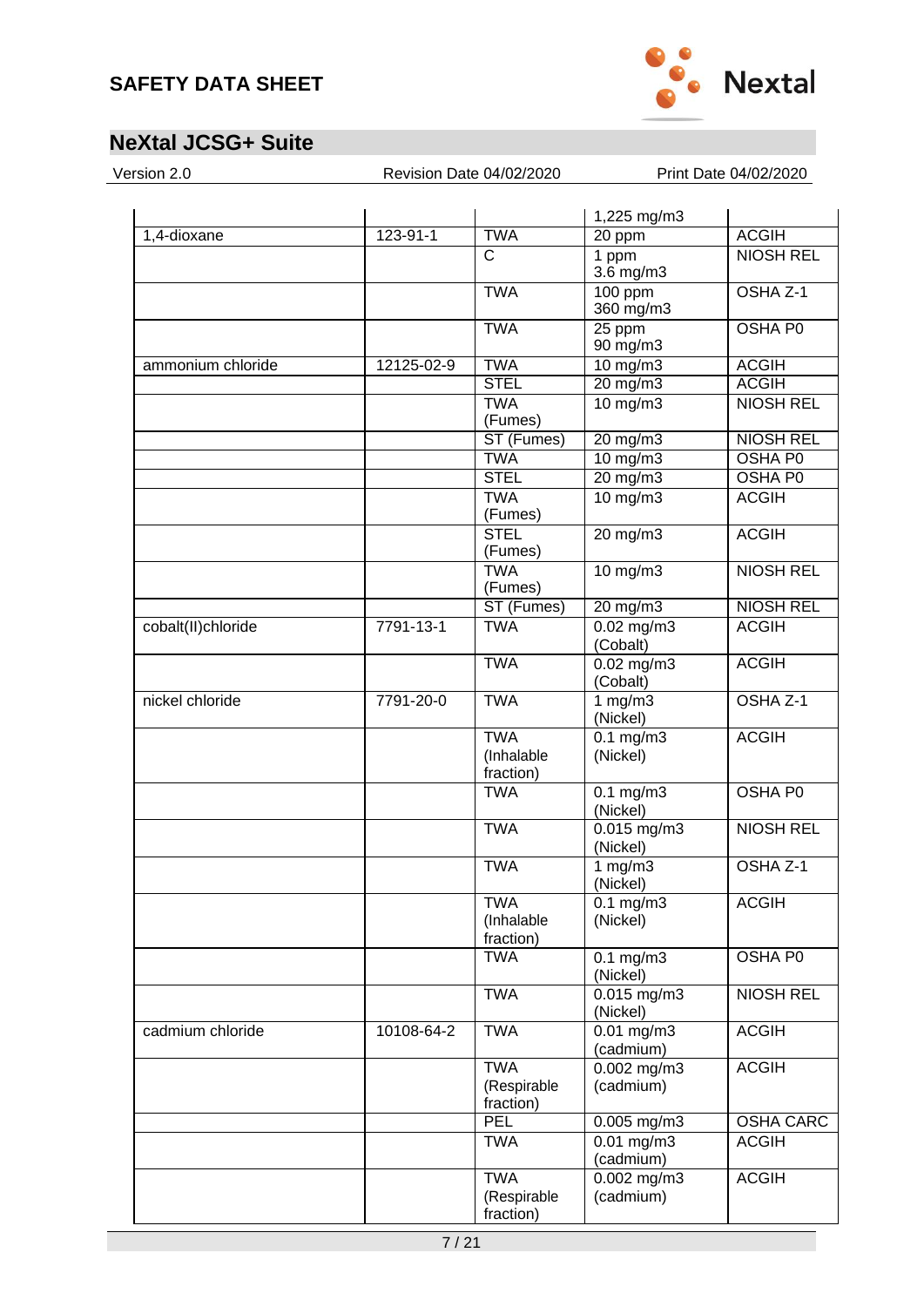

| Version 2.0                                                          | Revision Date 04/02/2020 |            |                               | Print Date 04/02/2020 |
|----------------------------------------------------------------------|--------------------------|------------|-------------------------------|-----------------------|
|                                                                      |                          | <b>PEL</b> | $0.005$ mg/m $3$<br>(cadmium) | OSHA CARC             |
| Hazardous components without workplace control parameters            |                          |            |                               |                       |
| Ingredients                                                          | CAS-No.                  |            |                               |                       |
| O-(2-Aminopropyl)-O'-(2-<br>methoxyethyl)-<br>polypropylenglykol 500 | Not Assigned             |            |                               |                       |
| malic acid                                                           | 6915-15-7                |            |                               |                       |
| Sodium polyacrylate                                                  | 9003-04-7                |            |                               |                       |
| succinic acid                                                        | $110 - 15 - 6$           |            |                               |                       |
| zinc acetate dihydrate                                               | 5970-45-6                |            |                               |                       |
| triammonium citrate                                                  | 3458-72-8                |            |                               |                       |
| lithium chloride                                                     | 7447-41-8                |            |                               |                       |
| Magnesium chloride,<br>hexahydrate                                   | 7791-18-6                |            |                               |                       |
| calcium acetate hydrate                                              | 114460-21-8              |            |                               |                       |
| calcium chloride dihydrate                                           | 10035-04-8               |            |                               |                       |
| lithium sulfate, monohydrate                                         | 10102-25-7               |            |                               |                       |
| <b>BIS-TRIS</b>                                                      | 6976-37-0                |            |                               |                       |
| <b>Trimethylamine N-oxide</b>                                        | 62637-93-8               |            |                               |                       |
| Sodium cacodylate trihydrate                                         | 6131-99-3                |            |                               |                       |
| 4-Morpholineethanesulfonic<br>acid                                   | 145224-94-8              |            |                               |                       |
| $2 -$<br>(Cyclohexylamino) ethanesulfonic<br>acid                    | 103-47-9                 |            |                               |                       |
| potassium nitrate                                                    | 7757-79-1                |            |                               |                       |
| citric acid                                                          | $77 - 92 - 9$            |            |                               |                       |
| potassium bromide                                                    | 7758-02-3                |            |                               |                       |

#### **Biological occupational exposure limits**

sodium thiocyanate 540-72-7<br>ammonium nitrate 6484-52-2

ammonium formate 540-69-2 caesium chloride 7647-17-8 imidazole 288-32-4

ammonium nitrate

| Ingredients | CAS-No.        | Control<br>parameters | Biological<br>specimen | Sampling<br>time                         | Permissible Basis<br>concentration |                            |
|-------------|----------------|-----------------------|------------------------|------------------------------------------|------------------------------------|----------------------------|
|             | 67-63-0        | Acetone               | <b>Urine</b>           | End of<br>shift at<br>end of<br>workweek | 40 mg/l                            | <b>ACGIH</b><br><b>BEI</b> |
|             | 10108-64-<br>2 | cadmium<br>(cadmium)  | In blood               | <b>Not</b><br>critical                   | $5 \mu g/l$                        | <b>ACGIH</b><br><b>BEI</b> |
|             |                | cadmium<br>(cadmium)  | Urine                  | Not critical                             | $5 \mu g/g$<br>creatinine          | <b>ACGIH</b><br>BEI        |

#### **Personal protective equipment**

Respiratory protection : In the case of vapor formation use a respirator with an approved filter.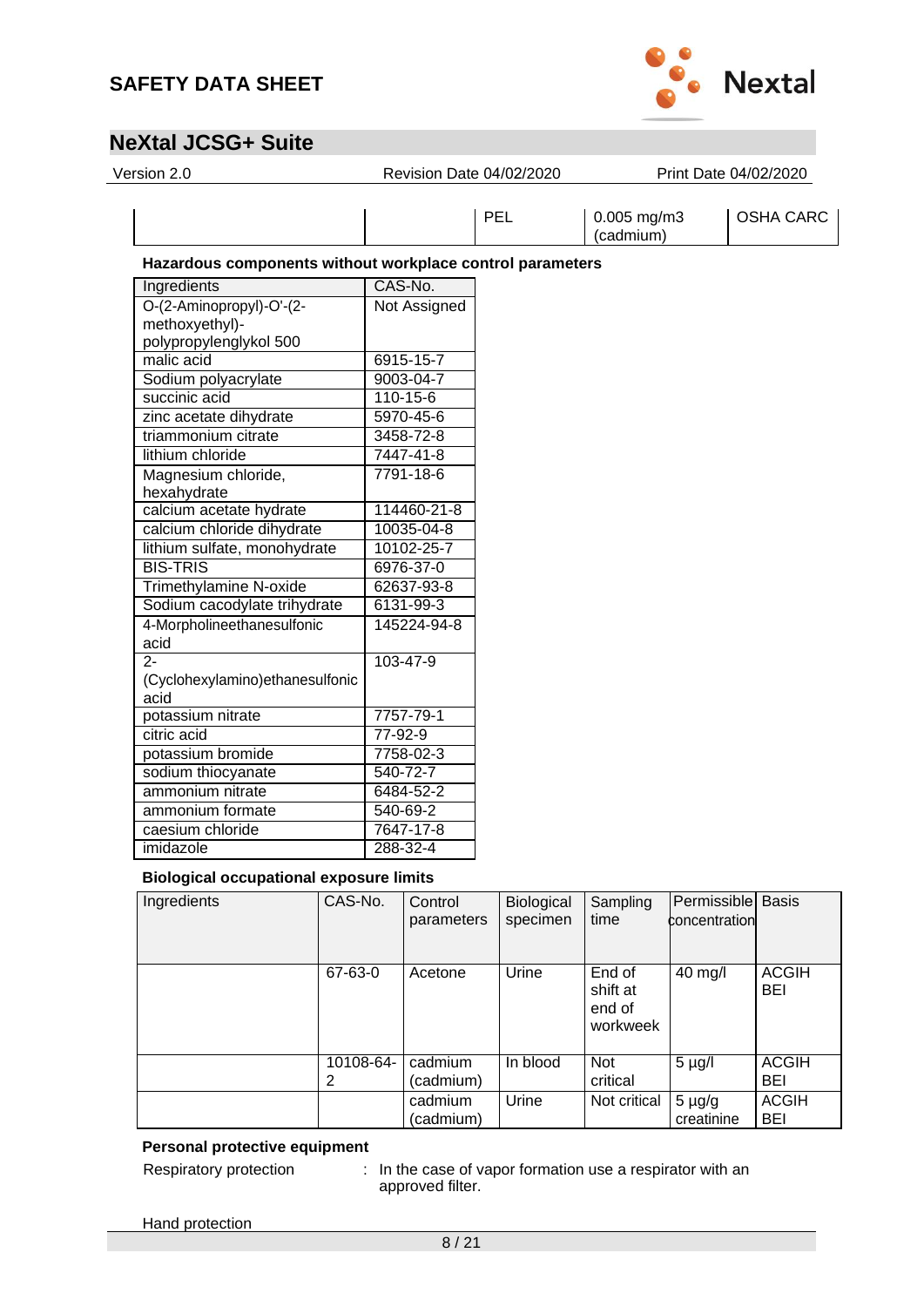

| <b>NeXtal JCSG+ Suite</b> |  |
|---------------------------|--|
|---------------------------|--|

| Version 2.0              | Revision Date 04/02/2020                                                                                                                                                                                                                                                                                                                                       | Print Date 04/02/2020 |
|--------------------------|----------------------------------------------------------------------------------------------------------------------------------------------------------------------------------------------------------------------------------------------------------------------------------------------------------------------------------------------------------------|-----------------------|
| Material                 | : Protective gloves                                                                                                                                                                                                                                                                                                                                            |                       |
| Remarks                  | : The choice of an appropriate glove does not only depend on<br>its material but also on other quality features and is different<br>from one producer to the other. Take note of the information<br>given by the producer concerning permeability and break<br>through times, and of special workplace conditions<br>(mechanical strain, duration of contact). |                       |
| Eye protection           | : Tightly fitting safety goggles<br>Wear face-shield and protective suit for abnormal processing<br>problems.<br>Do not wear contact lenses.<br>Ensure that eyewash stations and safety showers are close<br>to the workstation location.                                                                                                                      |                       |
| Skin and body protection | Choose body protection according to the amount and<br>concentration of the dangerous substance at the workplace.<br>acid-resistant protective clothing<br>Footwear protecting against chemicals<br>Workers should wear antistatic footwear.                                                                                                                    |                       |
| Hygiene measures         | : Keep away from food and drink.<br>Wash hands before breaks and at the end of workday.<br>Ensure adequate ventilation, especially in confined areas.<br>Keep working clothes separately.<br>Avoid contact with the skin and the eyes.<br>When using do not eat, drink or smoke.                                                                               |                       |

#### **SECTION 9. PHYSICAL AND CHEMICAL PROPERTIES**

| Appearance                  | : liquid            |
|-----------------------------|---------------------|
| Color                       | : No data available |
| Odor                        | : No data available |
| Odor Threshold              | : No data available |
| рH                          | : No data available |
| Melting point/range         | : No data available |
| Boiling point/boiling range | : No data available |
| Flash point                 | : No data available |
| Evaporation rate            | : No data available |
| Burning rate                | : No data available |
| Upper explosion limit       | : No data available |
| Lower explosion limit       | : No data available |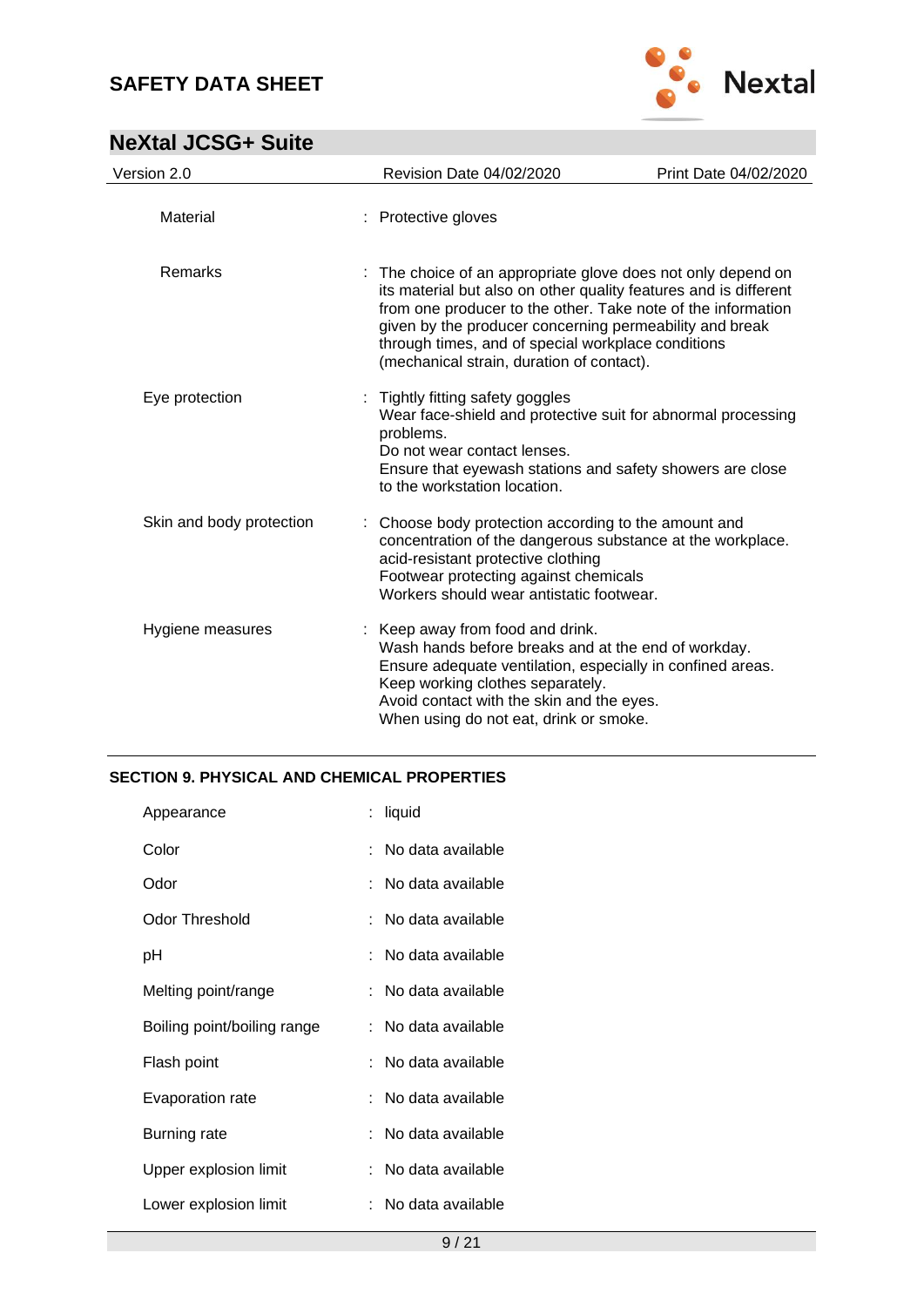

## **NeXtal JCSG+ Suite**

| Version 2.0                                | Revision Date 04/02/2020 | Print Date 04/02/2020 |
|--------------------------------------------|--------------------------|-----------------------|
| Vapor pressure                             | : No data available      |                       |
| Relative vapor density                     | : No data available      |                       |
| Relative density                           | : No data available      |                       |
| Density                                    | No data available        |                       |
| Solubility(ies)<br>Water solubility        | : No data available      |                       |
| Solubility in other solvents               | : No data available      |                       |
| Partition coefficient: n-<br>octanol/water | : No data available      |                       |
| Autoignition temperature                   | : No data available      |                       |
| Decomposition temperature                  | : No data available      |                       |
| Viscosity<br>Viscosity, dynamic            | : No data available      |                       |
| Viscosity, kinematic                       | : No data available      |                       |
| <b>Explosive properties</b>                | : No data available      |                       |
| Oxidizing properties                       | : No data available      |                       |

### **SECTION 10. STABILITY AND REACTIVITY**

| Reactivity                            | : No decomposition if stored and applied as directed.                                                                                                                                                                                      |
|---------------------------------------|--------------------------------------------------------------------------------------------------------------------------------------------------------------------------------------------------------------------------------------------|
| Chemical stability                    | : No decomposition if stored and applied as directed.                                                                                                                                                                                      |
| Possibility of hazardous<br>reactions | : Stable under recommended storage conditions.<br>Hazardous decomposition products formed under fire<br>conditions.<br>Vapors may form explosive mixture with air.<br>Keep away from oxidizing agents, and acidic or alkaline<br>products. |
| Conditions to avoid                   | : Heat, flames and sparks.                                                                                                                                                                                                                 |
| Incompatible materials                | $:$ No data available                                                                                                                                                                                                                      |
| Hazardous decomposition<br>products   | : No decomposition if stored and applied as directed.                                                                                                                                                                                      |

#### **SECTION 11. TOXICOLOGICAL INFORMATION**

**Acute toxicity**

Harmful if swallowed.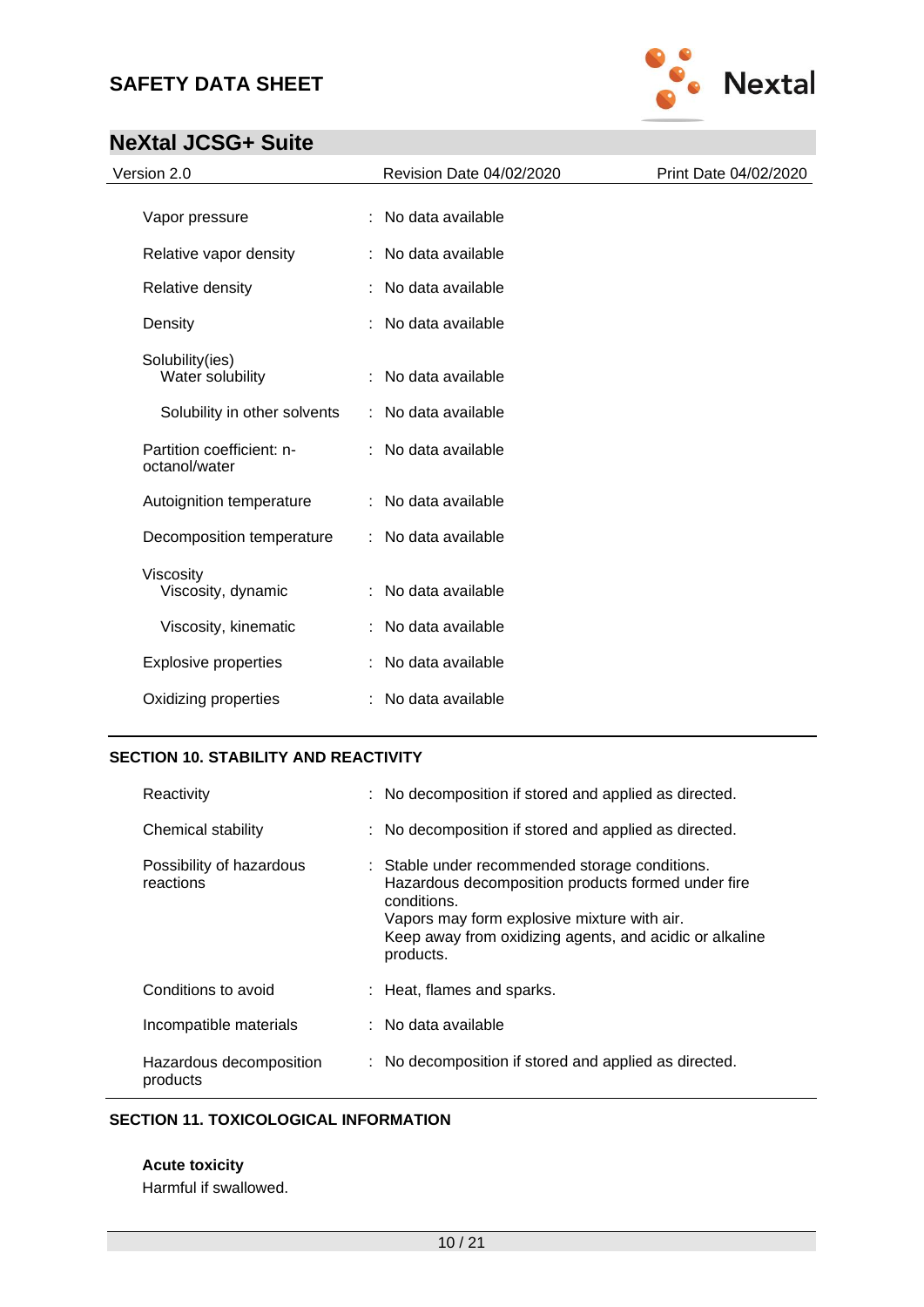

| Version 2.0                                      | Revision Date 04/02/2020                                                                                         | Print Date 04/02/2020 |
|--------------------------------------------------|------------------------------------------------------------------------------------------------------------------|-----------------------|
| Product:<br>Acute oral toxicity                  | : No data available                                                                                              |                       |
|                                                  | Acute toxicity estimate: 629.24 mg/kg<br>Method: Calculation method                                              |                       |
| Acute inhalation toxicity                        | : No data available                                                                                              |                       |
|                                                  | Acute toxicity estimate: > 40 mg/l<br>Exposure time: 4 h<br>Test atmosphere: vapor<br>Method: Calculation method |                       |
| Acute dermal toxicity                            | : No data available                                                                                              |                       |
|                                                  | Acute toxicity estimate: 3,523 mg/kg<br>Method: Calculation method                                               |                       |
| Ingredients:                                     |                                                                                                                  |                       |
| 2-methylpentane-2,4-diol:<br>Acute oral toxicity | : LD50 Oral (Rat): 3,700 mg/kg                                                                                   |                       |
| Acute dermal toxicity                            | : LD50 Dermal (Rabbit): 7,892 mg/kg                                                                              |                       |
| ethane-1,2-diol:<br>Acute oral toxicity          | : LD50 Oral (Rat): 4,700 mg/kg                                                                                   |                       |
| Acute dermal toxicity                            | : LD50 Dermal (Rabbit): 10,626 mg/kg                                                                             |                       |
| PEG:<br>Acute inhalation toxicity                | : No data available                                                                                              |                       |
| Acute dermal toxicity                            | : No data available                                                                                              |                       |
| glycerol:<br>Acute oral toxicity                 | : LD50 Oral (Rat): 12,000 mg/kg                                                                                  |                       |
| Acute dermal toxicity                            | : LD50 Dermal (Rabbit): 10,000 mg/kg                                                                             |                       |
| ethanol:<br>Acute oral toxicity                  | : LD50 Oral (Rat): 10,470 mg/kg                                                                                  |                       |
| Acute inhalation toxicity                        | : LC50 (Rat): 20000 ppm<br>Exposure time: 10 h                                                                   |                       |
| malic acid:<br>Acute oral toxicity               | : LD50 Oral (Rat): 1,600 mg/kg                                                                                   |                       |
| Sodium polyacrylate:<br>Acute oral toxicity      | : LD50 Oral (Rat): > 40,000 mg/kg                                                                                |                       |
| succinic acid:<br>Acute oral toxicity            | : LD50 Oral (Rat): 2,260 mg/kg                                                                                   |                       |
| 2-propanol:                                      |                                                                                                                  |                       |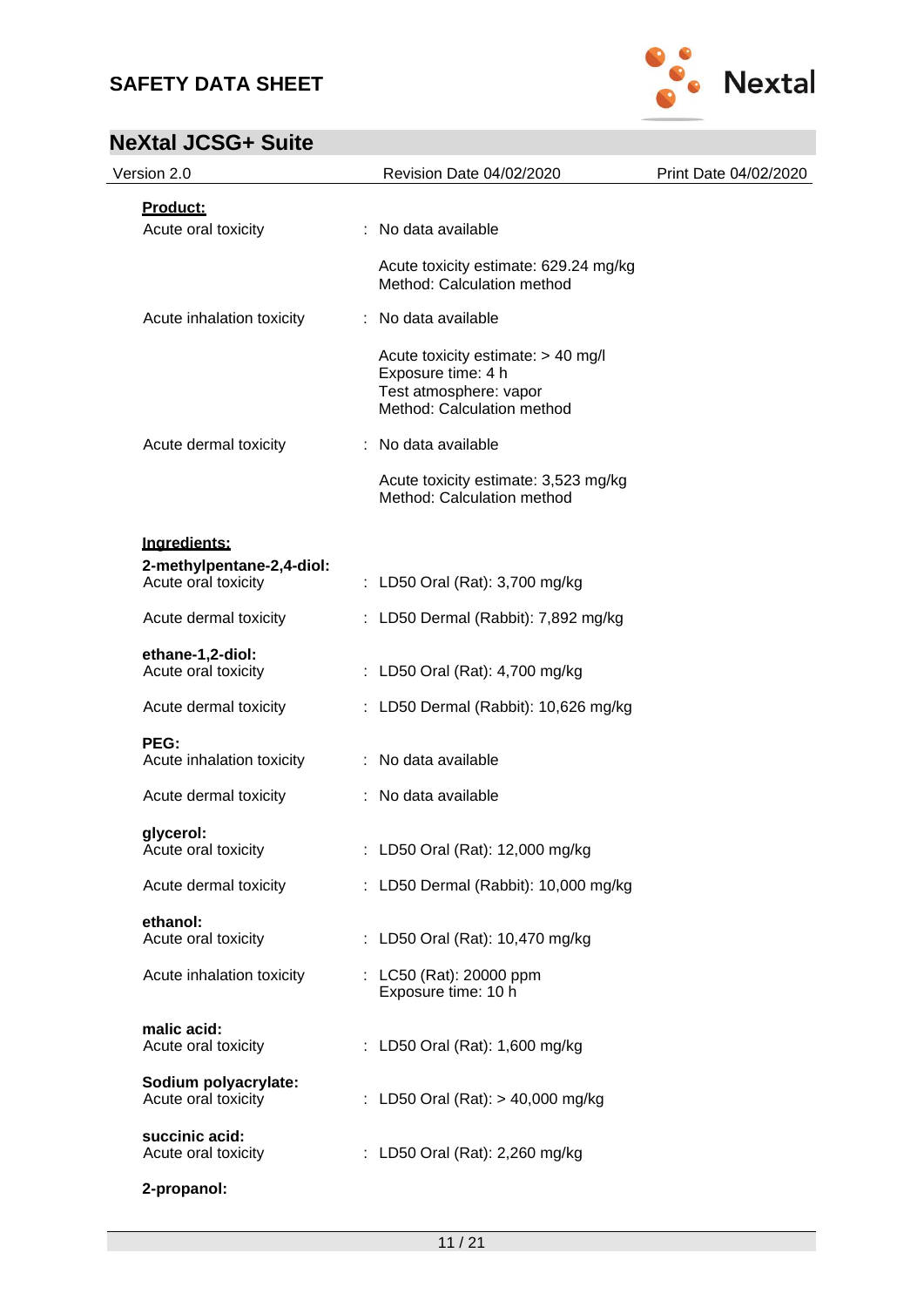

| Version 2.0                                             | Revision Date 04/02/2020                                          | Print Date 04/02/2020 |
|---------------------------------------------------------|-------------------------------------------------------------------|-----------------------|
| Acute oral toxicity                                     | : LD50 Oral (Rat): 5,045 mg/kg                                    |                       |
| Acute dermal toxicity                                   | : LD50 Dermal (Rabbit): 12,800 mg/kg                              |                       |
| zinc acetate dihydrate:<br>Acute oral toxicity          | : LD50 Oral (Rat): 794 mg/kg                                      |                       |
| lithium chloride:<br>Acute oral toxicity                | : LD50 Oral (Rat): 526 mg/kg                                      |                       |
| Magnesium chloride, hexahydrate:<br>Acute oral toxicity | : LD50 Oral (Rat): 8,100 mg/kg                                    |                       |
| calcium acetate hydrate:<br>Acute oral toxicity         | : LD50 Oral (Rat): 4,280 mg/kg                                    |                       |
| lithium sulfate, monohydrate:<br>Acute oral toxicity    | : LD50 Oral (Rat): 613 mg/kg                                      |                       |
| <b>Trimethylamine N-oxide:</b><br>Acute oral toxicity   | : LD50 Oral (Rat): 8,700 mg/kg                                    |                       |
| 1,4-dioxane:<br>Acute oral toxicity                     | : LD50 Oral (Rat): 4,200 mg/kg                                    |                       |
| Acute dermal toxicity                                   | : LD50 Dermal (Rabbit): 7,858 mg/kg                               |                       |
| potassium nitrate:<br>Acute oral toxicity               | : LD50 Oral (Rat): 3,750 mg/kg                                    |                       |
| citric acid:<br>Acute oral toxicity                     | : LD50 Oral (Rat): 5,400 mg/kg                                    |                       |
| Acute dermal toxicity                                   | : LD50 Dermal (Rat): > 2,000 mg/kg                                |                       |
| potassium bromide:<br>Acute oral toxicity               | : LD50 Oral (Rat): 3,070 mg/kg                                    |                       |
| sodium thiocyanate:<br>Acute oral toxicity              | : LD50 Oral (Rat): 764 mg/kg                                      |                       |
| Acute inhalation toxicity                               | : Acute toxicity estimate: 1.6 mg/l<br>Test atmosphere: dust/mist |                       |
| ammonium nitrate:<br>Acute oral toxicity                | : LD50 Oral (Rat): 2,217 mg/kg                                    |                       |
| ammonium formate:<br>Acute oral toxicity                | : LD50 Oral (Mouse): 2,250 mg/kg                                  |                       |
| ammonium chloride:<br>Acute oral toxicity               | : LD50 Oral (Rat): 1,650 mg/kg                                    |                       |
| caesium chloride:<br>Acute oral toxicity                | : LD50 Oral (Rat): 2,600 mg/kg                                    |                       |
|                                                         |                                                                   |                       |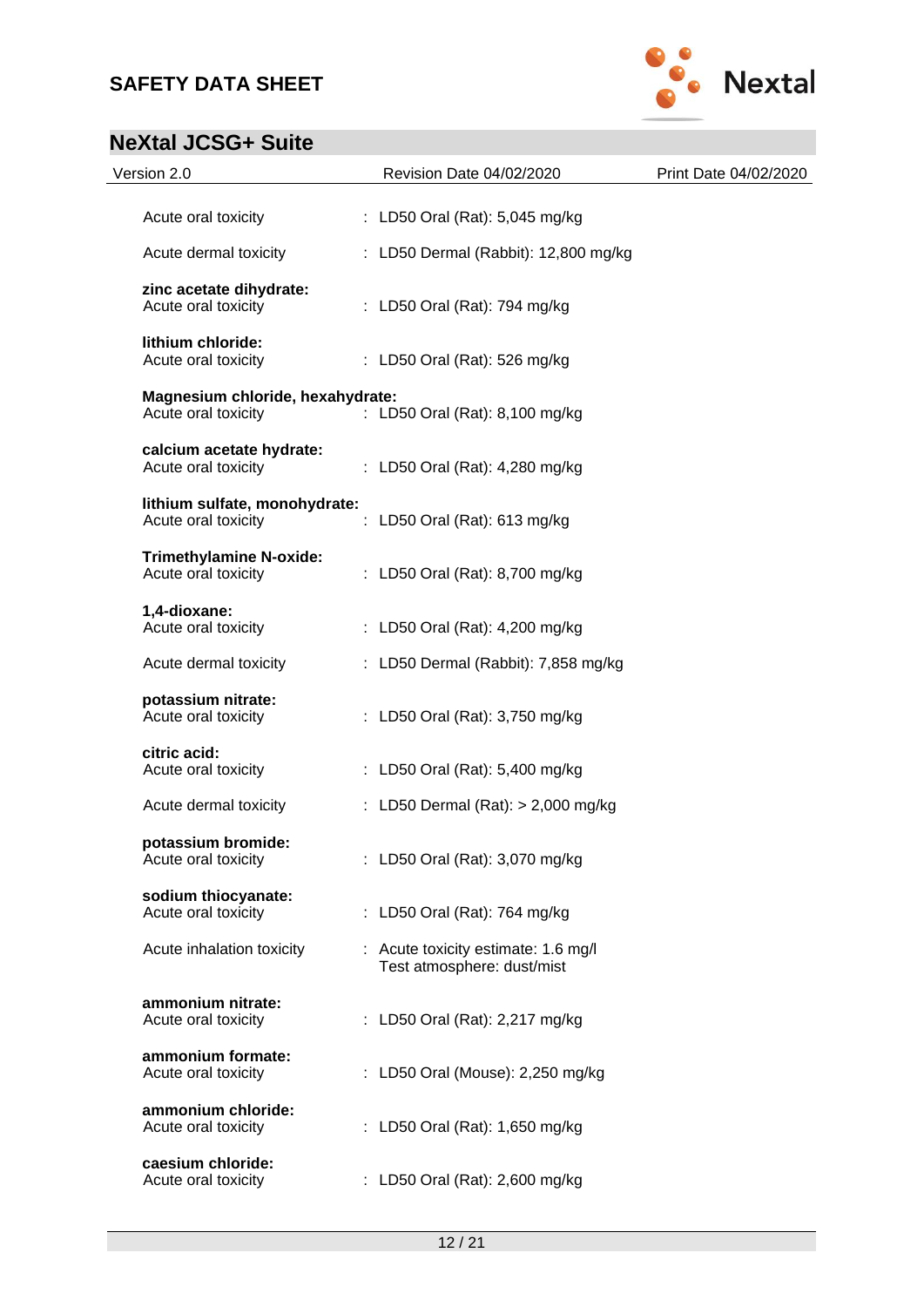

# **NeXtal JCSG+ Suite**

| <b>NEXTAL JUDUT DUITE</b>                                                                                                                                                           |                                    |                       |
|-------------------------------------------------------------------------------------------------------------------------------------------------------------------------------------|------------------------------------|-----------------------|
| Version 2.0                                                                                                                                                                         | Revision Date 04/02/2020           | Print Date 04/02/2020 |
| imidazole:<br>Acute oral toxicity                                                                                                                                                   | : LD50 Oral (Rat): 970 mg/kg       |                       |
| cobalt(II)chloride:<br>Acute oral toxicity                                                                                                                                          | : LD50 Oral (Rat): 766 mg/kg       |                       |
| Acute dermal toxicity                                                                                                                                                               | : LD50 Dermal (Rat): > 2,000 mg/kg |                       |
| nickel chloride:<br>Acute oral toxicity                                                                                                                                             | : LD50 Oral (Rat): 105 mg/kg       |                       |
| cadmium chloride:<br>Acute oral toxicity                                                                                                                                            | : LD50 Oral (Rat): 88 mg/kg        |                       |
| <b>Skin corrosion/irritation</b><br>Causes skin irritation.                                                                                                                         |                                    |                       |
| Product:<br>Remarks:<br>May cause skin irritation and/or dermatitis.                                                                                                                |                                    |                       |
| Ingredients:<br>glycerol:<br>Species: Rabbit<br>Exposure time: 24 h<br>Result: Mild skin irritation                                                                                 |                                    |                       |
| malic acid:<br>Species: Rabbit<br>Exposure time: 24 h<br>Result: Skin irritation<br>Remarks:<br>slight irritation<br>2-propanol:<br>Species: Rabbit<br>Result: Mild skin irritation |                                    |                       |
| sodium thiocyanate:<br>Species: Rabbit<br>Result: No skin irritation                                                                                                                |                                    |                       |
| Serious eye damage/eye irritation<br>Causes serious eye damage.                                                                                                                     |                                    |                       |
| Product:<br>Remarks:<br>May cause irreversible eye damage.                                                                                                                          |                                    |                       |
| Ingredients:<br>glycerol:<br>Species: Rabbit<br>Result: Mild eye irritation<br>Exposure time: 24 h                                                                                  |                                    |                       |

**ethanol:** Result: Eye irritation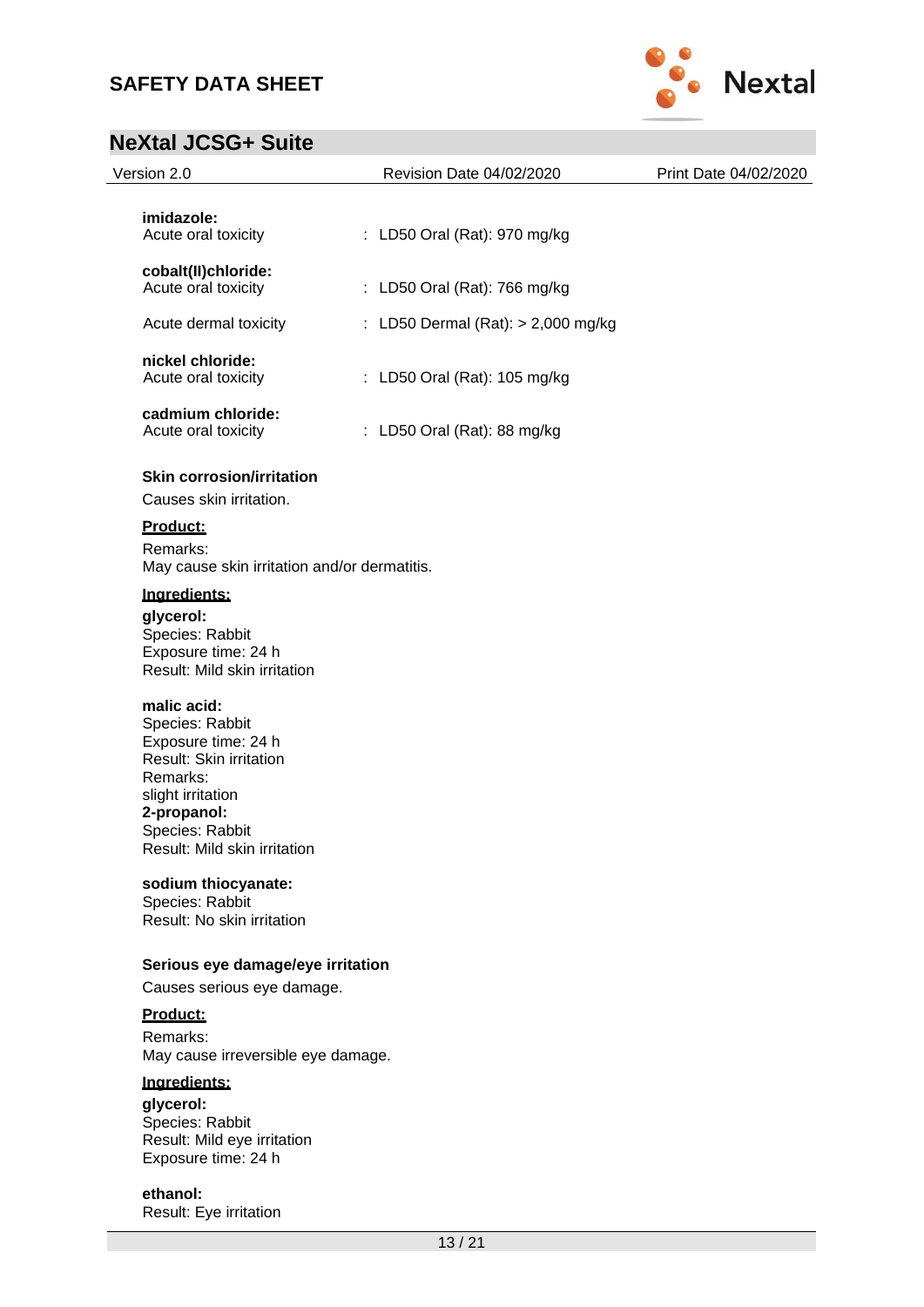

### **NeXtal JCSG+ Suite**

Version 2.0 Revision Date 04/02/2020 Print Date 04/02/2020

#### **malic acid:** Species: Rabbit

Result: Risk of serious damage to eyes. Exposure time: 24 h

#### **2-propanol:**

Species: Rabbit Result: Eye irritation Exposure time: 24 h

#### **sodium thiocyanate:**

Species: Rabbit Result: No eye irritation

#### **Respiratory or skin sensitization**

Skin sensitization: May cause an allergic skin reaction. Respiratory sensitization: May cause allergy or asthma symptoms or breathing difficulties if inhaled.

#### **Product:**

Remarks: Causes sensitization.May cause sensitization by inhalation and skin contact.

#### **Ingredients:**

**sodium thiocyanate:** Species: Humans Result: positive

Species: Guinea pig Result: positive

#### **Germ cell mutagenicity**

Not classified based on available information.

#### **Carcinogenicity**

| May cause cancer.<br><b>IARC</b> | Group 2A: Probably carcinogenic to humans                                                                                                          |           |  |  |  |
|----------------------------------|----------------------------------------------------------------------------------------------------------------------------------------------------|-----------|--|--|--|
|                                  | Potassium nitrate                                                                                                                                  | 7757-79-1 |  |  |  |
|                                  | ammonium nitrate                                                                                                                                   | 6484-52-2 |  |  |  |
|                                  | Group 2B: Possibly carcinogenic to humans                                                                                                          |           |  |  |  |
|                                  | 1,4-dioxane                                                                                                                                        | 123-91-1  |  |  |  |
|                                  | cobalt(II)chloride                                                                                                                                 | 7791-13-1 |  |  |  |
|                                  | Group 1: Carcinogenic to humans                                                                                                                    |           |  |  |  |
|                                  | nickel chloride                                                                                                                                    | 7791-20-0 |  |  |  |
| <b>OSHA</b>                      | No ingredient of this product present at levels greater than or<br>equal to 0.1% is identified as a carcinogen or potential<br>carcinogen by OSHA. |           |  |  |  |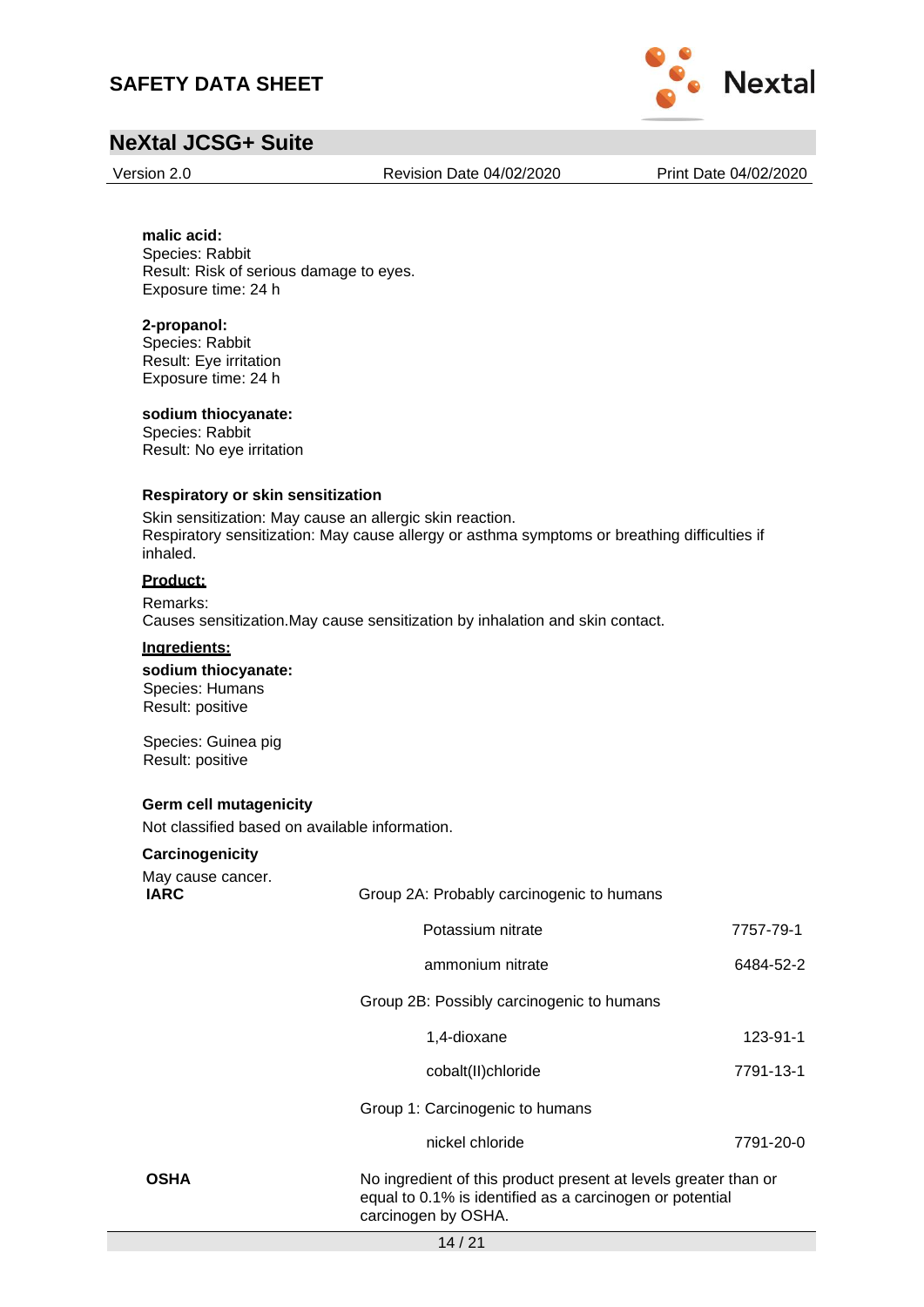

| <b>NeXtal JCSG+ Suite</b>                                        |                                                                    |                       |
|------------------------------------------------------------------|--------------------------------------------------------------------|-----------------------|
| Version 2.0                                                      | Revision Date 04/02/2020                                           | Print Date 04/02/2020 |
|                                                                  |                                                                    |                       |
| <b>NTP</b>                                                       | Known to be human carcinogen                                       |                       |
|                                                                  | Nickel chloride                                                    | 7791-20-0             |
|                                                                  | Reasonably anticipated to be a human carcinogen                    |                       |
|                                                                  | 1,4-dioxane                                                        | 123-91-1              |
| <b>Reproductive toxicity</b>                                     | May damage fertility or the unborn child.                          |                       |
| <b>STOT-single exposure</b><br>May cause respiratory irritation. |                                                                    |                       |
| Ingredients:<br>2-propanol:                                      | Assessment: May cause drowsiness or dizziness.                     |                       |
| <b>STOT-repeated exposure</b>                                    | May cause damage to organs through prolonged or repeated exposure. |                       |
| <b>Aspiration toxicity</b>                                       | Not classified based on available information.                     |                       |
| <b>Further information</b>                                       |                                                                    |                       |
| Product:<br>Remarks:<br>Solvents may degrease the skin.          |                                                                    |                       |
| <b>SECTION 12. ECOLOGICAL INFORMATION</b>                        |                                                                    |                       |
| <b>Ecotoxicity</b>                                               |                                                                    |                       |
| Dead-bat-                                                        |                                                                    |                       |

| <u>Product:</u>                                        |                                                                                    |
|--------------------------------------------------------|------------------------------------------------------------------------------------|
| Toxicity to fish                                       | : No data available                                                                |
| Toxicity to algae                                      | : No data available                                                                |
| Toxicity to bacteria                                   | ∶ No data available.<br>: LC50 (Pimephales promelas (fathead minnow)): 10,700 mg/l |
| Ingredients:                                           |                                                                                    |
| 2-methylpentane-2,4-diol:                              |                                                                                    |
| Toxicity to fish                                       |                                                                                    |
|                                                        | Exposure time: 96 h                                                                |
| Toxicity to daphnia and other<br>aquatic invertebrates | $\therefore$ EC50 (Daphnia magna (Water flea)): 3,200 mg/l<br>Exposure time: 48 h  |
| ethane-1,2-diol:                                       |                                                                                    |
| Toxicity to fish                                       | : LC50 (Oncorhynchus mykiss (rainbow trout)): 18,500 mg/l<br>Exposure time: 96 h   |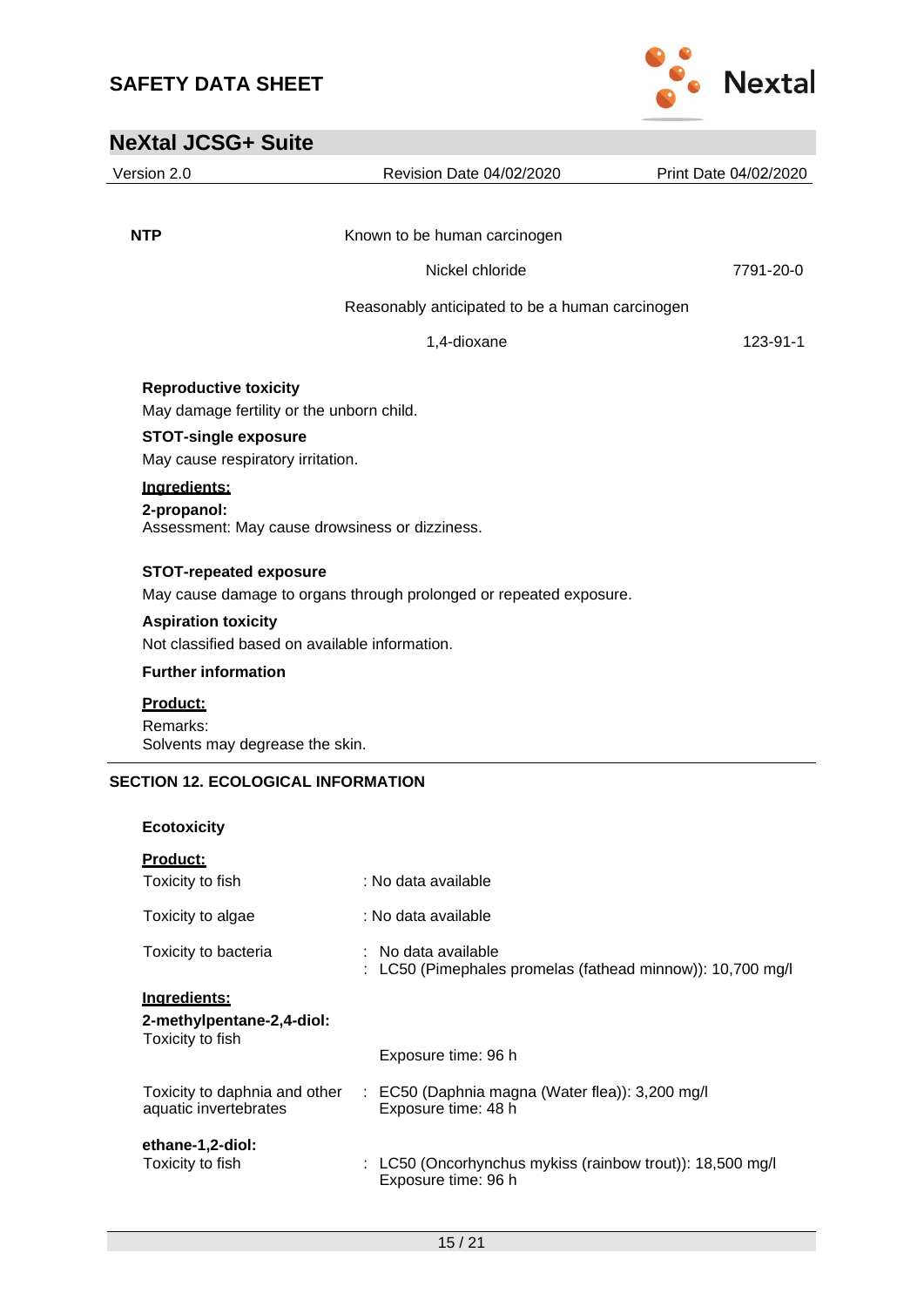

| Version 2.0                                                                             | Revision Date 04/02/2020                                                                         | Print Date 04/02/2020                                       |
|-----------------------------------------------------------------------------------------|--------------------------------------------------------------------------------------------------|-------------------------------------------------------------|
|                                                                                         | Exposure time: 96 h                                                                              | NOEC (Pimephales promelas (fathead minnow)): 39,140 mg/l    |
| Toxicity to daphnia and other<br>aquatic invertebrates                                  | : EC50 (Daphnia magna (Water flea)): 41,000 mg/l<br>Exposure time: 48 h                          |                                                             |
| PEG:<br>Toxicity to fish                                                                | : (Leuciscus idus (Golden orfe)): > 500 mg/l<br>Exposure time: 96 h<br>Test Type: static test    |                                                             |
| glycerol:<br>Toxicity to fish                                                           | : LC0 (Leuciscus idus (Golden orfe)): > 250 mg/l<br>Exposure time: 48 h                          |                                                             |
| 2-propanol:<br>Toxicity to fish                                                         | Exposure time: 96 h                                                                              | : LC50 (Pimephales promelas (fathead minnow)): 9,640 mg/l   |
| Toxicity to algae                                                                       | : EC50 (Desmodesmus subspicatus (Scenedesmus<br>subspicatus)): 2,000 mg/l<br>Exposure time: 72 h |                                                             |
| zinc acetate dihydrate:<br>Toxicity to fish                                             | Exposure time: 96 h                                                                              | : LC50 (Oncorhynchus mykiss (rainbow trout)): 0.55 mg/l     |
| lithium chloride:<br>Toxicity to fish                                                   | : LC50: 17 mg/l<br>Exposure time: 96 h                                                           |                                                             |
| Sodium cacodylate trihydrate:<br>Toxicity to daphnia and other<br>aquatic invertebrates | : EC50 (Daphnia magna (Water flea)): 53.5 mg/l<br>Exposure time: 48 h                            |                                                             |
| 1.4-dioxane:<br>Toxicity to fish                                                        | Exposure time: 96 h                                                                              | : LC50 (Pimephales promelas (fathead minnow)): 985 mg/l     |
| Toxicity to algae                                                                       | Exposure time: 72 h                                                                              | : EC50 (Desmodesmus subspicatus (green algae)): > 500 mg/l  |
| potassium nitrate:<br>Toxicity to fish                                                  | Exposure time: 96 h                                                                              | : LC50 (Oncorhynchus mykiss (rainbow trout)): $> 98.9$ mg/l |
| citric acid:<br>Toxicity to fish                                                        | : LC50 (Leuciscus idus (Golden orfe)): 440 mg/l<br>Exposure time: 48 h                           |                                                             |
| Toxicity to daphnia and other<br>aquatic invertebrates                                  | (Daphnia magna (Water flea)): 1,535 mg/l<br>Exposure time: 24 h<br>Test Type: static test        |                                                             |
| potassium bromide:<br>Toxicity to fish                                                  |                                                                                                  | LC50 (Pimephales promelas (fathead minnow)): > 30 mg/l      |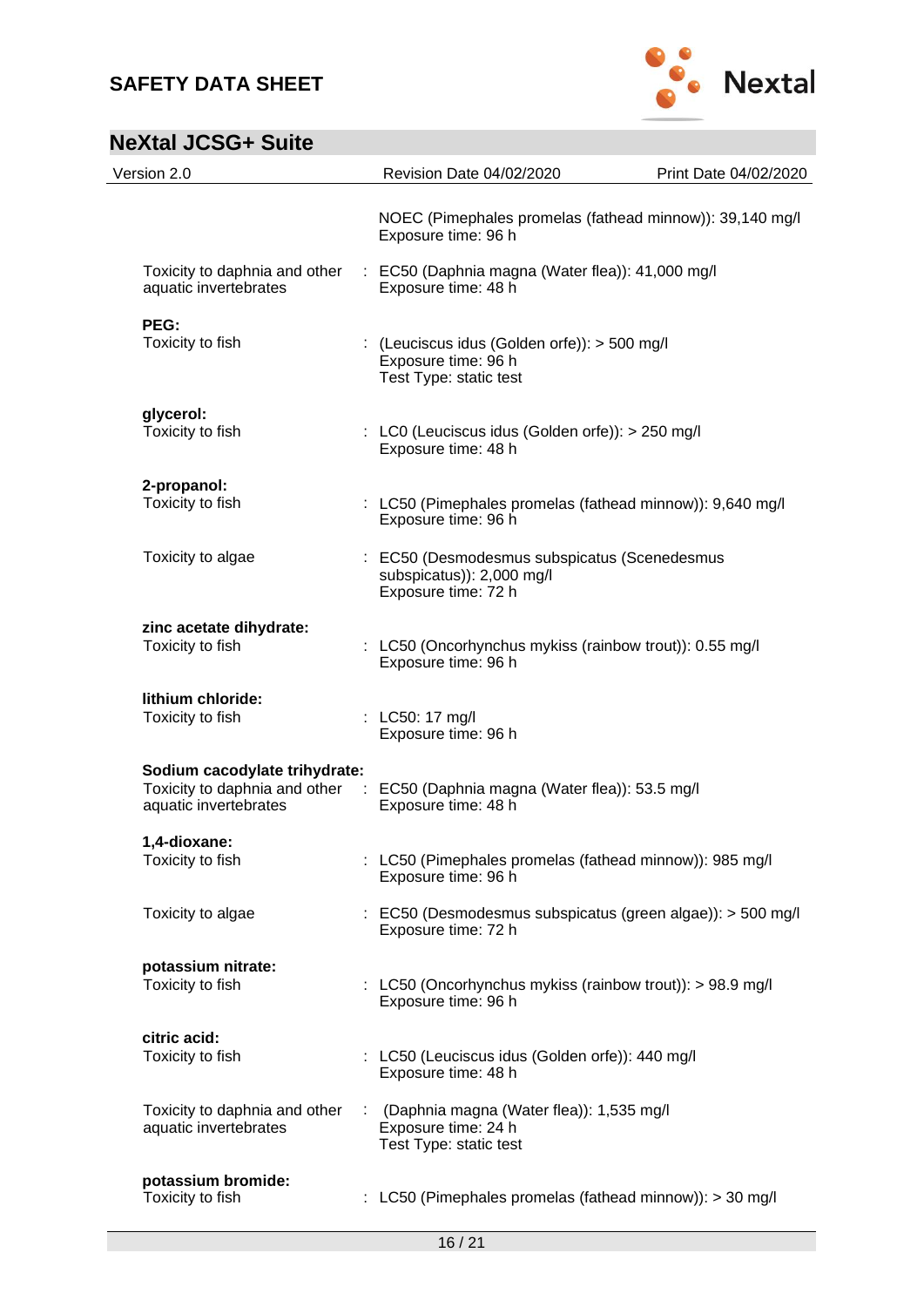

| Version 2.0                                                                                            | Revision Date 04/02/2020                                                                                  | Print Date 04/02/2020 |
|--------------------------------------------------------------------------------------------------------|-----------------------------------------------------------------------------------------------------------|-----------------------|
|                                                                                                        | Exposure time: 96 h                                                                                       |                       |
| sodium thiocyanate:<br>Toxicity to fish                                                                | : LC50 (Oncorhynchus mykiss (rainbow trout)): 233 mg/l<br>Exposure time: 96 h                             |                       |
|                                                                                                        | LC50 (Pimephales promelas (fathead minnow)): > 100 mg/l<br>Exposure time: 96 h                            |                       |
| Toxicity to daphnia and other<br>aquatic invertebrates                                                 | : EC50 (Daphnia magna (Water flea)): 11 mg/l<br>Exposure time: 48 h                                       |                       |
| Toxicity to algae                                                                                      | (Pseudokirchneriella subcapitata (green algae)): > 100 mg/l                                               |                       |
| Toxicity to bacteria                                                                                   | : EC10 (Bacteria): 8,000 mg/l<br>Method: OECD Test Guideline 209                                          |                       |
| ammonium chloride:<br>Toxicity to fish                                                                 | : LC50 (Cyprinus carpio (Carp)): 209 mg/l<br>Exposure time: 96 h                                          |                       |
| Toxicity to daphnia and other<br>aquatic invertebrates                                                 | : EC50 (Daphnia magna (Water flea)): 161 mg/l<br>Exposure time: 48 h                                      |                       |
| caesium chloride:<br>Toxicity to daphnia and other : EC50 (Daphnia): 7.4 mg/l<br>aquatic invertebrates | Exposure time: 48 h                                                                                       |                       |
| imidazole:<br>Toxicity to fish                                                                         | : LC50 (Leuciscus idus (Golden orfe)): 283.6 mg/l<br>Exposure time: 48 h<br>Test Type: static test        |                       |
| aquatic invertebrates                                                                                  | Toxicity to daphnia and other : EC50 (Daphnia magna (Water flea)): 341.5 mg/l<br>Exposure time: 48 h      |                       |
| Toxicity to algae                                                                                      | : EC50 (Scenedesmus quadricauda (Green algae)): 133 mg/l<br>Exposure time: 72 h<br>Test Type: static test |                       |
| Toxicity to bacteria                                                                                   | $: 45$ mg/l<br>Exposure time: 0.5 h                                                                       |                       |
| cobalt(II)chloride:<br>Toxicity to fish                                                                | : LC50 (Cyprinus carpio (Carp)): 0.33 mg/l<br>Exposure time: 96 h                                         |                       |
| Toxicity to daphnia and other<br>aquatic invertebrates                                                 | : EC50 (Daphnia magna (Water flea)): 1.1 mg/l<br>Exposure time: 48 h                                      |                       |
| Toxicity to algae                                                                                      | : EC50 (Chlorella vulgaris (Fresh water algae)): 0.5 mg/l<br>Exposure time: 96 h                          |                       |
| nickel chloride:<br>Toxicity to daphnia and other<br>aquatic invertebrates                             | : EC50 (Daphnia magna (Water flea)): 0.51 mg/l<br>Exposure time: 48 h                                     |                       |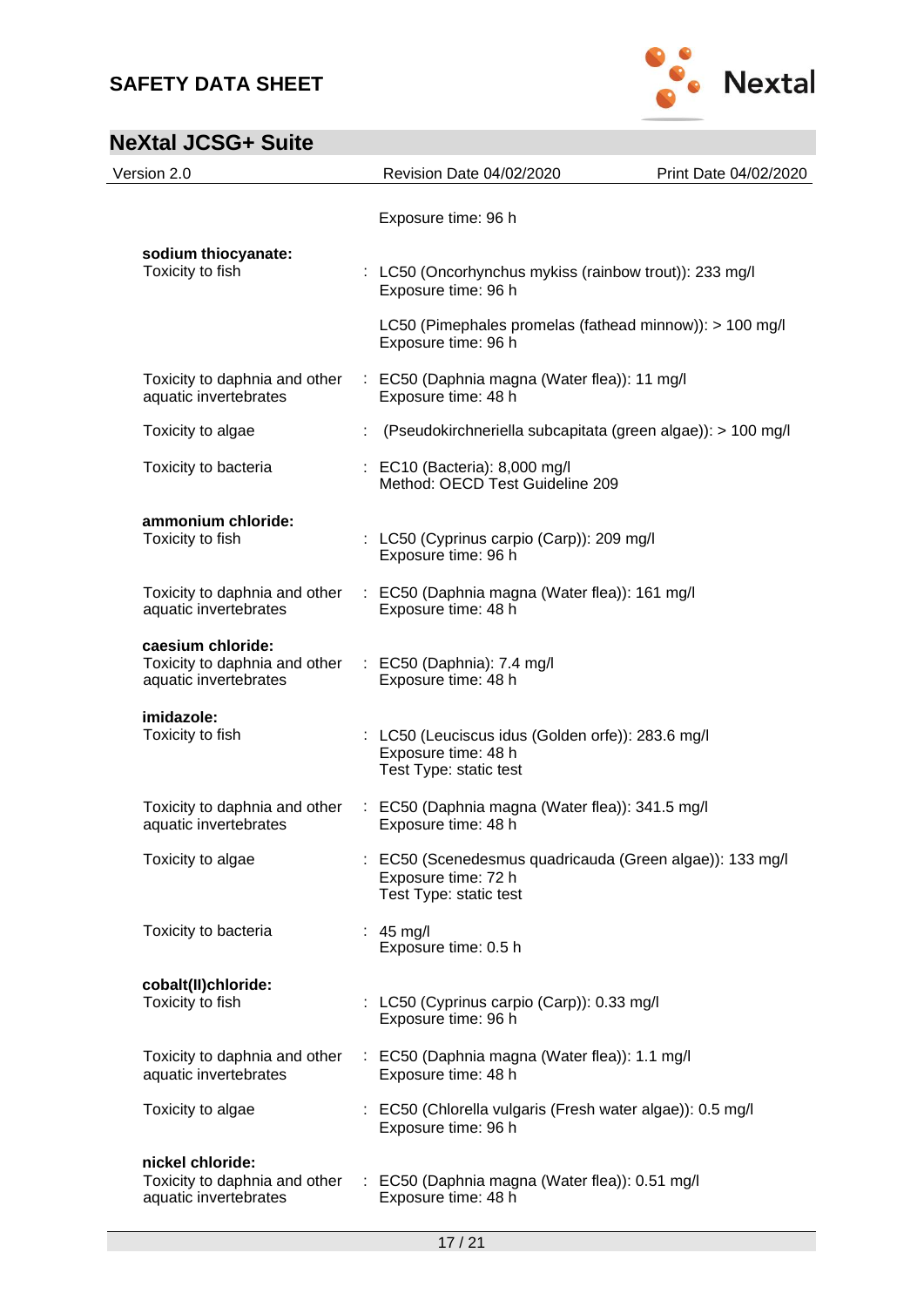

| Version 2.0                                                                        | Revision Date 04/02/2020                                                                                                                                                                                                                                                                                                               | Print Date 04/02/2020 |
|------------------------------------------------------------------------------------|----------------------------------------------------------------------------------------------------------------------------------------------------------------------------------------------------------------------------------------------------------------------------------------------------------------------------------------|-----------------------|
|                                                                                    |                                                                                                                                                                                                                                                                                                                                        |                       |
| cadmium chloride:<br>Toxicity to fish                                              | : LC50 (Oncorhynchus mykiss (rainbow trout)): 0.003 mg/l<br>Exposure time: 96 h                                                                                                                                                                                                                                                        |                       |
| Toxicity to daphnia and other<br>aquatic invertebrates                             | : EC50 (Daphnia magna (Water flea)): 0.016 mg/l<br>Exposure time: 48 h<br>Test Type: Immobilization                                                                                                                                                                                                                                    |                       |
| <b>Persistence and degradability</b><br>No data available                          |                                                                                                                                                                                                                                                                                                                                        |                       |
| <b>Bioaccumulative potential</b>                                                   |                                                                                                                                                                                                                                                                                                                                        |                       |
| Product:<br><b>Bioaccumulation</b>                                                 | : No data available                                                                                                                                                                                                                                                                                                                    |                       |
| Ingredients:<br>Partition coefficient: n-                                          | O-(2-Aminopropyl)-O'-(2-methoxyethyl)-polypropylenglykol 500:<br>: Remarks: No data available                                                                                                                                                                                                                                          |                       |
| octanol/water<br>sodium thiocyanate:<br>Partition coefficient: n-<br>octanol/water | : Remarks: Not applicable                                                                                                                                                                                                                                                                                                              |                       |
| <b>Mobility in soil</b><br>No data available                                       |                                                                                                                                                                                                                                                                                                                                        |                       |
| Other adverse effects                                                              |                                                                                                                                                                                                                                                                                                                                        |                       |
| Product:<br>Ozone-Depletion Potential                                              | : Regulation: 40 CFR Protection of Environment; Part 82<br>Protection of Stratospheric Ozone - CAA Section 602 Class I<br><b>Substances</b><br>Remarks: This product neither contains, nor was<br>manufactured with a Class I or Class II ODS as defined by the<br>U.S. Clean Air Act Section 602 (40 CFR 82, Subpt. A, App.A +<br>B). |                       |
| Additional ecological<br>information                                               | An environmental hazard cannot be excluded in the event of<br>unprofessional handling or disposal.<br>Toxic to aquatic life with long lasting effects.                                                                                                                                                                                 |                       |

### **SECTION 13. DISPOSAL CONSIDERATIONS**

| <b>Disposal methods</b> |  |
|-------------------------|--|
|-------------------------|--|

| Waste from residues | : The product should not be allowed to enter drains, water<br>courses or the soil.<br>Send to a licensed waste management company.<br>Dispose of as hazardous waste in compliance with local and<br>national regulations. |
|---------------------|---------------------------------------------------------------------------------------------------------------------------------------------------------------------------------------------------------------------------|
|---------------------|---------------------------------------------------------------------------------------------------------------------------------------------------------------------------------------------------------------------------|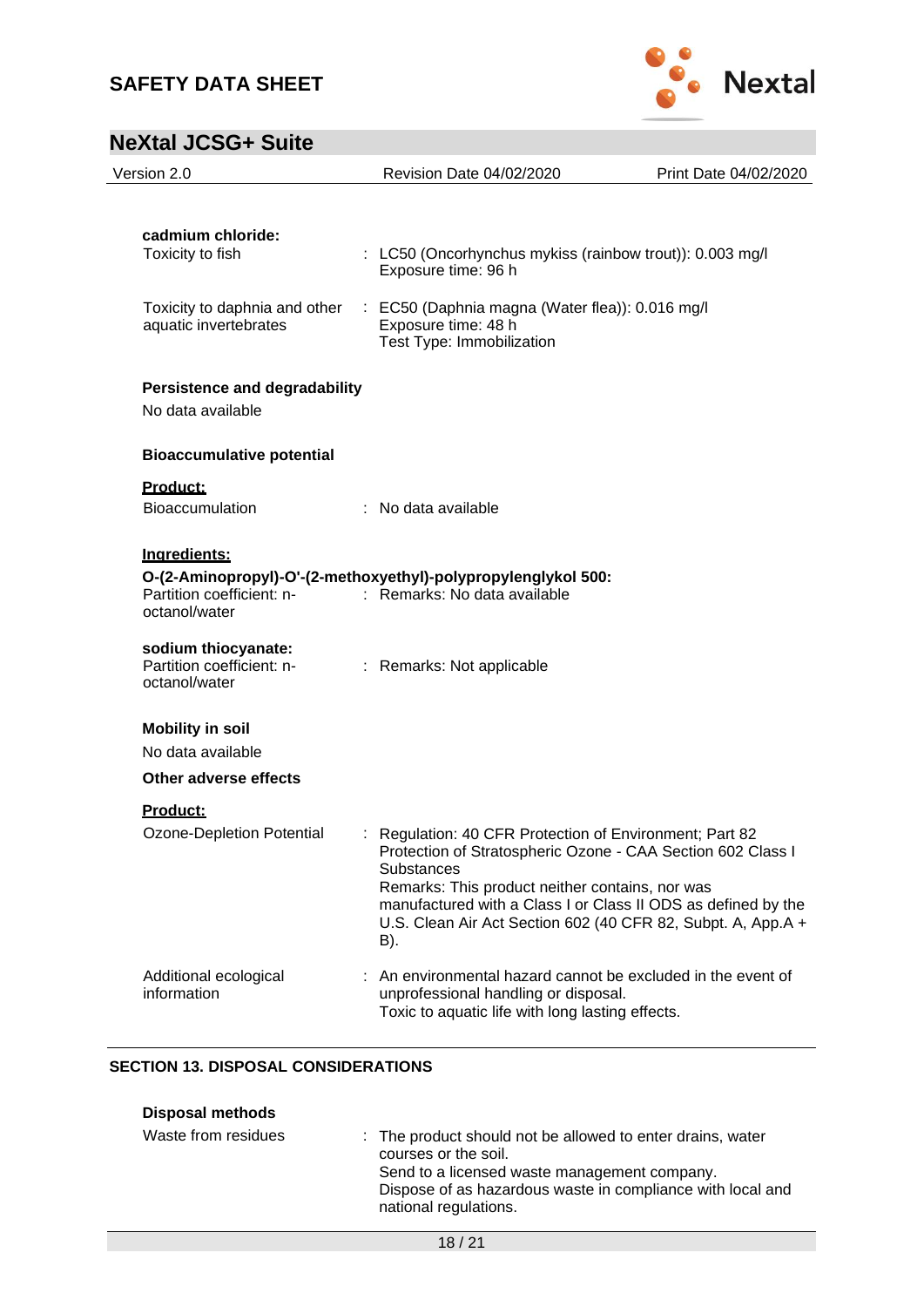

### **NeXtal JCSG+ Suite**

| Version 2.0            | Revision Date 04/02/2020                                           | Print Date 04/02/2020 |
|------------------------|--------------------------------------------------------------------|-----------------------|
| Contaminated packaging | : Dispose of as unused product.<br>Do not re-use empty containers. |                       |

#### **SECTION 14. TRANSPORT INFORMATION**

| <b>IATA-DGR</b>      |                                                      |
|----------------------|------------------------------------------------------|
| UN/ID No.            | $:$ UN 1993                                          |
| Proper shipping name | : Flammable liquid, n.o.s.                           |
|                      | (ethanol, ISOPROPANOL)                               |
| Class                | : 3                                                  |
| Packing group        | Ш                                                    |
| Labels               | : Flammable Liquids                                  |
| <b>IMDG-Code</b>     |                                                      |
| UN number            | : UN 1993                                            |
| Proper shipping name | : FLAMMABLE LIQUID, N.O.S.<br>(ethanol, ISOPROPANOL) |
| Class                | : 3                                                  |
| Packing group        | : II                                                 |
| Labels               | : 3                                                  |
| EmS Code             | $:$ F-E, S-E                                         |
| Marine pollutant     | ves                                                  |

### **Transport in bulk according to Annex II of MARPOL 73/78 and the IBC Code**

Not applicable for product as supplied.

#### **Domestic regulation**

| <b>49 CFR</b>        |                                                       |
|----------------------|-------------------------------------------------------|
| UN/ID/NA number      | $:$ UN 1993                                           |
| Proper shipping name | : FLAMMABLE LIQUIDS, N.O.S.<br>(ethanol, ISOPROPANOL) |
| Class                | $\therefore$ 3                                        |
| Packing group        | : II                                                  |
| Labels               | : Class 3 - Flammable Liquid                          |
| <b>ERG Code</b>      | : 128                                                 |
| Marine pollutant     | : yes(ZINC ACETATE, Sodium cacodylate)                |
|                      |                                                       |

#### **SECTION 15. REGULATORY INFORMATION**

#### **EPCRA - Emergency Planning and Community Right-to-Know**

#### **SARA 304 Extremely Hazardous Substances Reportable Quantity**

This material does not contain any components with a section 304 EHS RQ.

| SARA 311/312 Hazards | : Fire Hazard         |
|----------------------|-----------------------|
|                      | Acute Health Hazard   |
|                      | Chronic Health Hazard |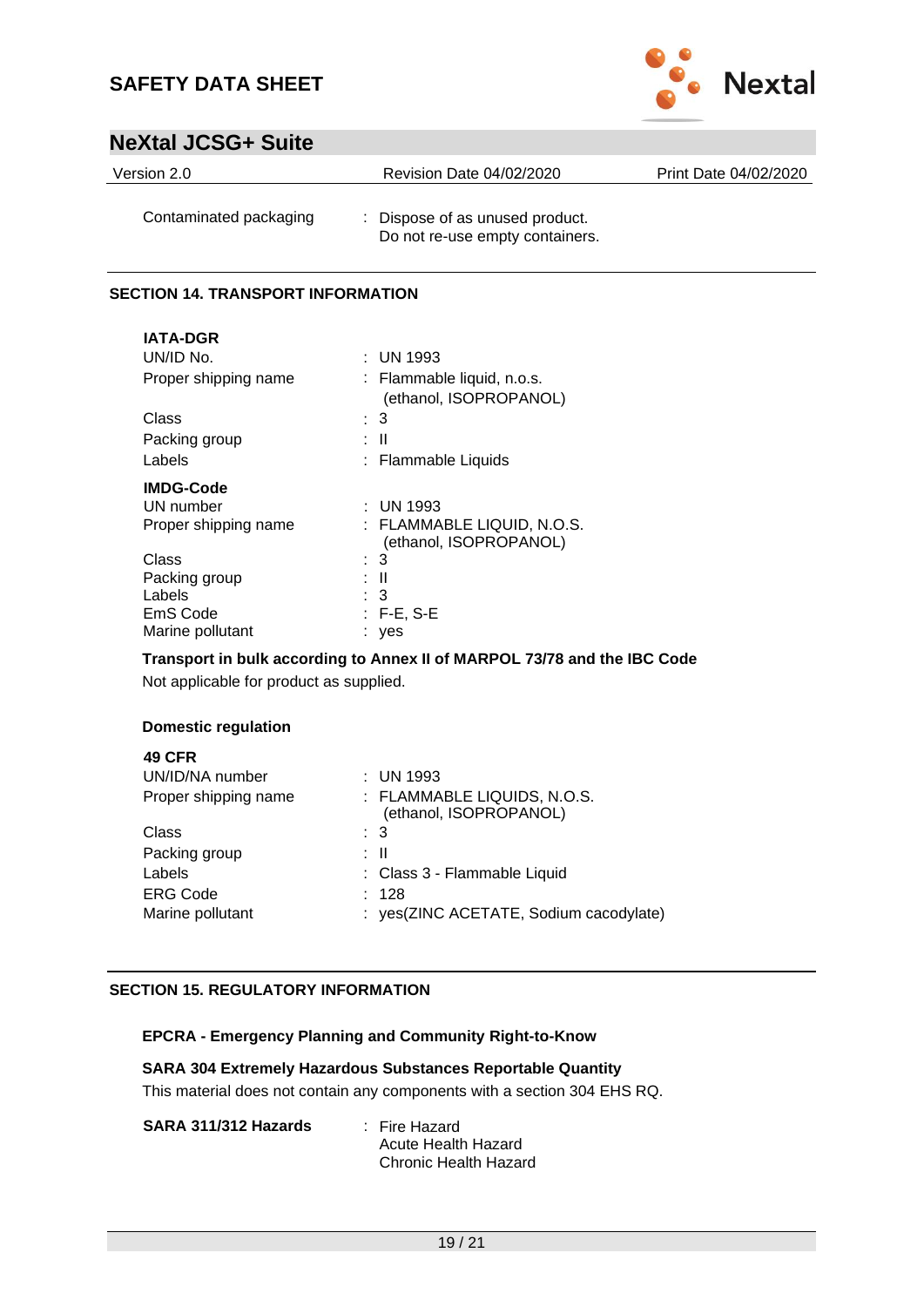

| Version 2.0                 |                                                                                                | Revision Date 04/02/2020                                                                                     | Print Date 04/02/2020 |
|-----------------------------|------------------------------------------------------------------------------------------------|--------------------------------------------------------------------------------------------------------------|-----------------------|
| <b>SARA 302</b>             |                                                                                                | : No chemicals in this material are subject to the reporting<br>requirements of SARA Title III, Section 302. |                       |
| <b>SARA 313</b>             |                                                                                                | : The following components are subject to reporting levels<br>established by SARA Title III, Section 313:    |                       |
|                             |                                                                                                | ethane-1,2-diol                                                                                              | $107 - 21 - 1$        |
|                             |                                                                                                | zinc acetate dihydrate                                                                                       | 5970-45-6             |
|                             |                                                                                                | 1,4-dioxane                                                                                                  | 123-91-1              |
|                             |                                                                                                | potassium nitrate                                                                                            | 7757-79-1             |
|                             |                                                                                                | ammonium nitrate                                                                                             | 6484-52-2             |
|                             |                                                                                                | cobalt(II)chloride                                                                                           | 7791-13-1             |
|                             |                                                                                                | nickel chloride                                                                                              | 7791-20-0             |
| <b>US State Regulations</b> |                                                                                                |                                                                                                              |                       |
| <b>California Prop. 65</b>  | WARNING! This product contains a chemical known in the<br>State of California to cause cancer. |                                                                                                              |                       |
| ethanol<br>1,4-dioxane      |                                                                                                | 64-17-5<br>123-91-1                                                                                          |                       |

| 1.4-dioxane     | 123-91-1                                                         |
|-----------------|------------------------------------------------------------------|
| nickel chloride | 7791-20-0                                                        |
|                 | WARNING: This product contains a chemical known in the           |
|                 | State of California to cause birth defects or other reproductive |
|                 | harm.                                                            |
| ethane-1,2-diol | 107-21-1                                                         |
| ethanol         | 64-17-5                                                          |

#### **TSCA list**

No substances are subject to a Significant New Use Rule.

No substances are subject to TSCA 12(b) export notification requirements.

#### **SECTION 16. OTHER INFORMATION**

#### **Full text of other abbreviations**

(Q)SAR - (Quantitative) Structure Activity Relationship; ASTM - American Society for the Testing of Materials; bw - Body weight; DIN - Standard of the German Institute for Standardisation; ECx - Concentration associated with x% response; ELx - Loading rate associated with x% response; EmS - Emergency Schedule; ErCx - Concentration associated with x% growth rate response; GHS - Globally Harmonized System; IARC - International Agency for Research on Cancer; IATA - International Air Transport Association; IBC - International Code for the Construction and Equipment of Ships carrying Dangerous Chemicals in Bulk; IC50 - Half maximal inhibitory concentration; ICAO - International Civil Aviation Organization; IMDG - International Maritime Dangerous Goods; IMO - International Maritime Organization; ISO - International Organisation for Standardization; LC50 - Lethal Concentration to 50 % of a test population; LD50 - Lethal Dose to 50% of a test population (Median Lethal Dose); MARPOL - International Convention for the Prevention of Pollution from Ships; n.o.s. - Not Otherwise Specified; NO(A)EC - No Observed (Adverse) Effect Concentration; NO(A)EL - No Observed (Adverse) Effect Level; NOELR - No